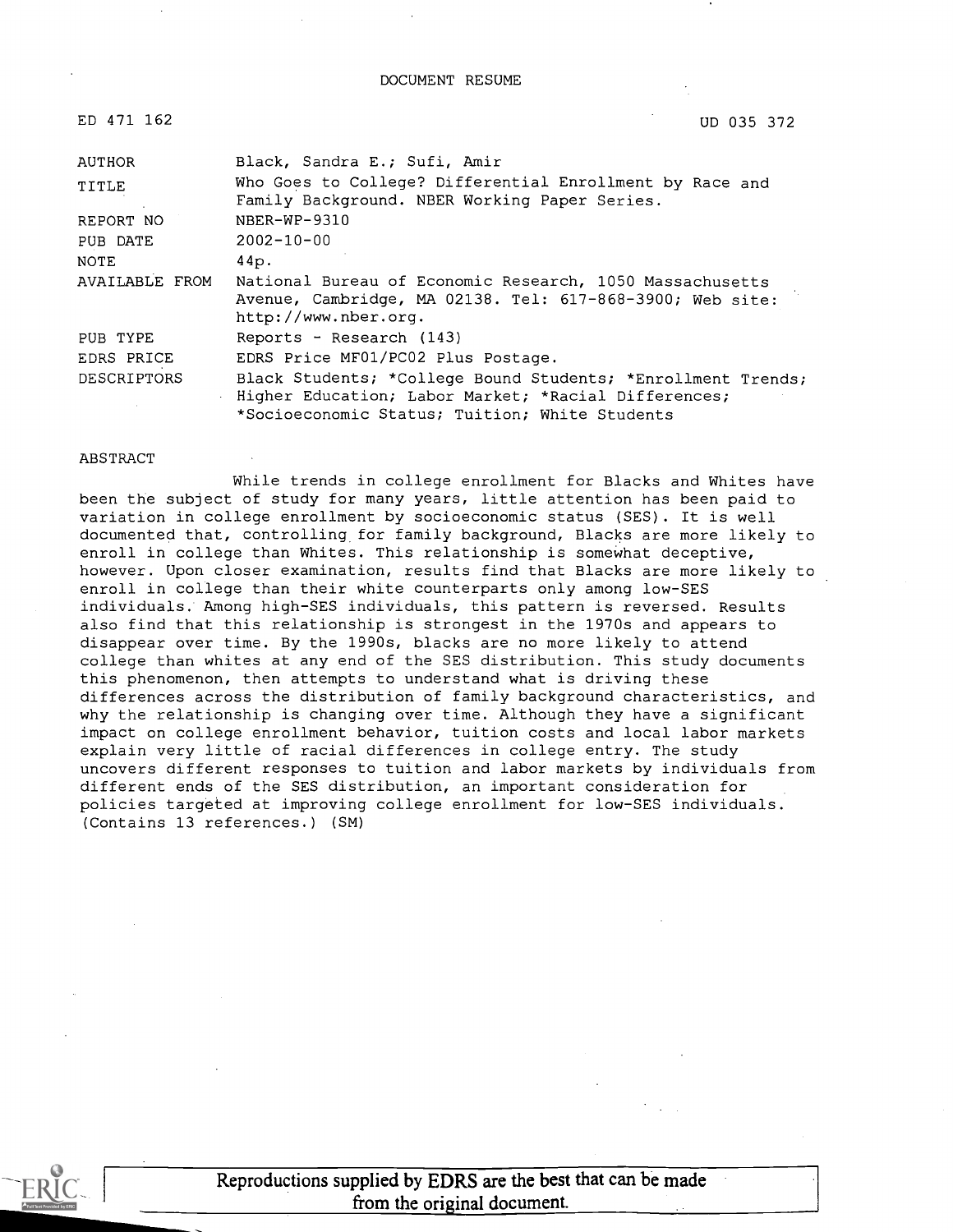# NBER WORKING PAPER SERIES

# WHO GOES TO COLLEGE? DIFFERENTIAL ENROLLMENT BY RACE AND FAMILY BACKGROUND

Sandra E. Black Amir Sufi

Working Paper 9310 http://www.nber.org/papers/w9310

NATIONAL BUREAU OF ECONOMIC RESEARCH 1050 Massachusetts Avenue Cambridge, MA 02138 October 2002

We would like to thank Mary Daly, Janet Currie, Enrico Moretti, seminar participants at the London School of Economics, the University of Warwick, the Federal Reserve Bank of San Francisco, UC Santa Cruz, and Dartmouth College, and especially Steve Cameron and Paul Devereux for useful comments and discussions. Yigal Gelb provided excellent research assistance. This paper was initiated while the authors were employees of the Federal Reserve Bank of New York. The views expressed herein are those of the authors and not necessarily those of the National Bureau of Economic Research.

© 2002 by Sandra E. Black and Amir Sufi. All rights reserved. Short sections of text, not to exceed two paragraphs, may be quoted without explicit permission provided that full credit, including © notice, is given to the source.

| BEST COPY AVAILABLE | U.S. DEPARTMENT OF EDUCATION<br>Office of Educational Research and Improvement<br>EDUCATIONAL RESOURCES INFORMATION<br>CENTER (ERIC)<br>of This document has been reproduced as<br>received from the person or organization<br>originating it.<br>□ Minor changes have been made to<br>improve reproduction quality. | PERMISSION TO REPRODUCE AND<br>DISSEMINATE THIS MATERIAL HAS<br><b>BEEN GRANTED BY</b> |
|---------------------|----------------------------------------------------------------------------------------------------------------------------------------------------------------------------------------------------------------------------------------------------------------------------------------------------------------------|----------------------------------------------------------------------------------------|
| -                   | Points of view or opinions stated in this<br>document do not necessarily represent<br>official OERI position or policy.                                                                                                                                                                                              | TO THE EDUCATIONAL RESOURCES.<br>INFORMATION CENTER (ERIC)                             |

D<sub>035</sub>37<sub>2</sub>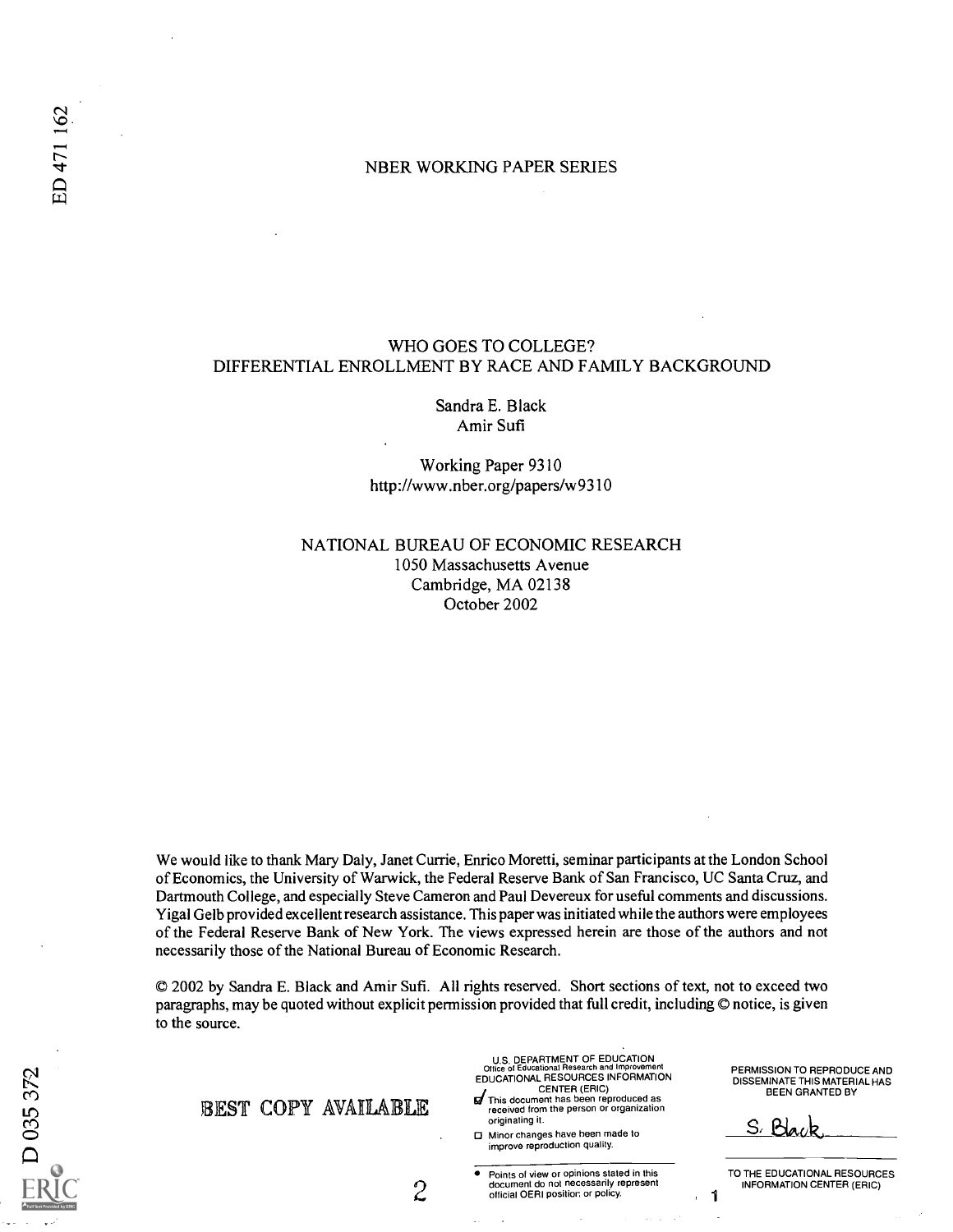Who Goes to College? Differential Enrollment by Race and Family Background Sandra E. Black Amir Sufi NBER Working Paper No. 9310 October 2002 JEL No. 12, JO

# **ABSTRACT**

While trends in college enrollment for blacks and whites have been the subject of study for a number of years, little attention has been paid to the variation in college enrollment by socioeconomic status (SES). It is well documented that, controlling for family background, blacks are more likely to enroll in college than whites. This relationship is somewhat deceptive, however. Upon closer examination, we find that blacks are more likely to enroll in college than their white counterparts only among low-SES individuals. Among high SES individuals, this pattern is reversed. We also find that this relationship is strongest in the 1970s and appears to disappear over time; by the 1990s, blacks are no more likely to attend college than whites at any end ofthe SES distribution. This paper first documents this phenomenon and then attempts to understand what is driving these differences across the distribution of family background characteristics and why the relationship is changing over time. Although they have a significant impact on college enrollment behavior, tuition costs and local labor markets explain very little of racial differences in college entry. We do uncover different responses to tuition and labor markets by individuals from different ends of the SES distribution, an important consideration for policies targeted at improving college enrollment for low-SES individuals.

Sandra E. Black Department of Economics 9373 Bunche Hall UCLA Los Angeles, CA 90095 and NBER sblack@econ.ucla.edu

Amir Sufi Department of Economics MIT Cambridge, MA 02138 sufi@mit.edu

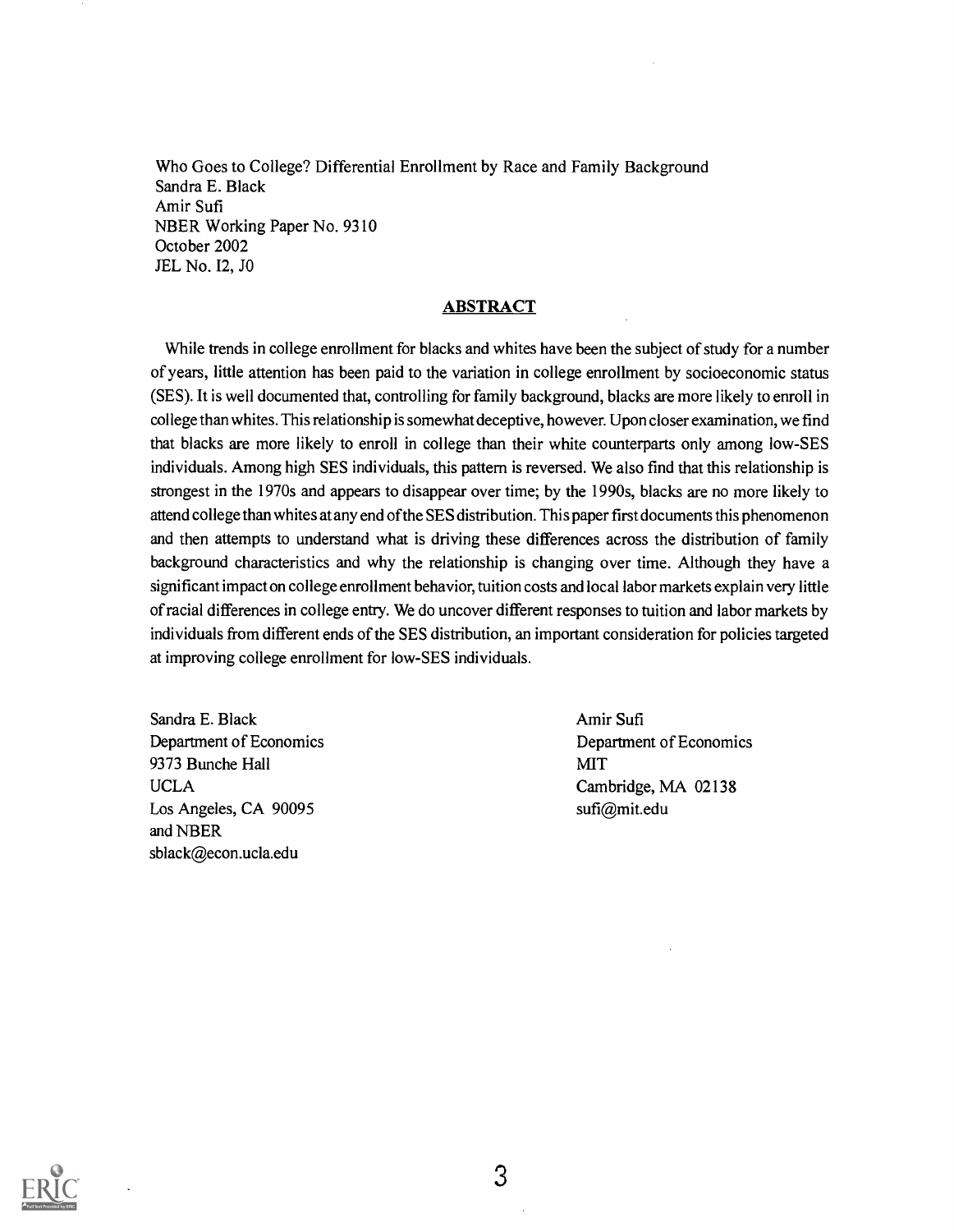## I. Introduction

The distinct pattern of college enrollment for blacks in the last three decades has been an important topic of study, with recent evidence suggesting family background and tuition costs as explanations. In the process, a number of researchers have documented the rather surprising fact that in the 1970s and early 1980s, controlling for family background characteristics, blacks were more likely to attend college than equivalent whites.' While a number of papers have examined differing racial enrollment patterns and uncovered this result, very little work has focused on the result itself. To date, this finding remains largely a puzzle.

Upon closer examination, one uncovers the startling observation that blacks at the low end of the family background spectrum are driving this result. That is, low socio-economic status (SES) blacks are more likely than their white counterparts to attend college. At the same time, this story flips at the high end of the SES spectrum; high status blacks are less likely to attend college than equivalent whites. This relationship is strongest in the 1970s and early 1980s and dissipates over time.

The idea that low- SES blacks are more likely than their white counterparts to attend college runs counter to many preconceptions that low- income blacks exhibit the worst labor market performance and educational attainment relative to other groups. Anecdotal evidence often suggests that when blacks exhibit better education, employment, or earnings performance, it is only the already well off that reap the lions share of benefits. Indeed, these views are supported if one looks at other outcomes; Bound and Freeman (1992), among others, document the erosion of relative earnings and



<sup>&#</sup>x27;See for example Cameron and Heckman (2001), Hauser (1993), Catsiapis (1987), and Rivkin (1995).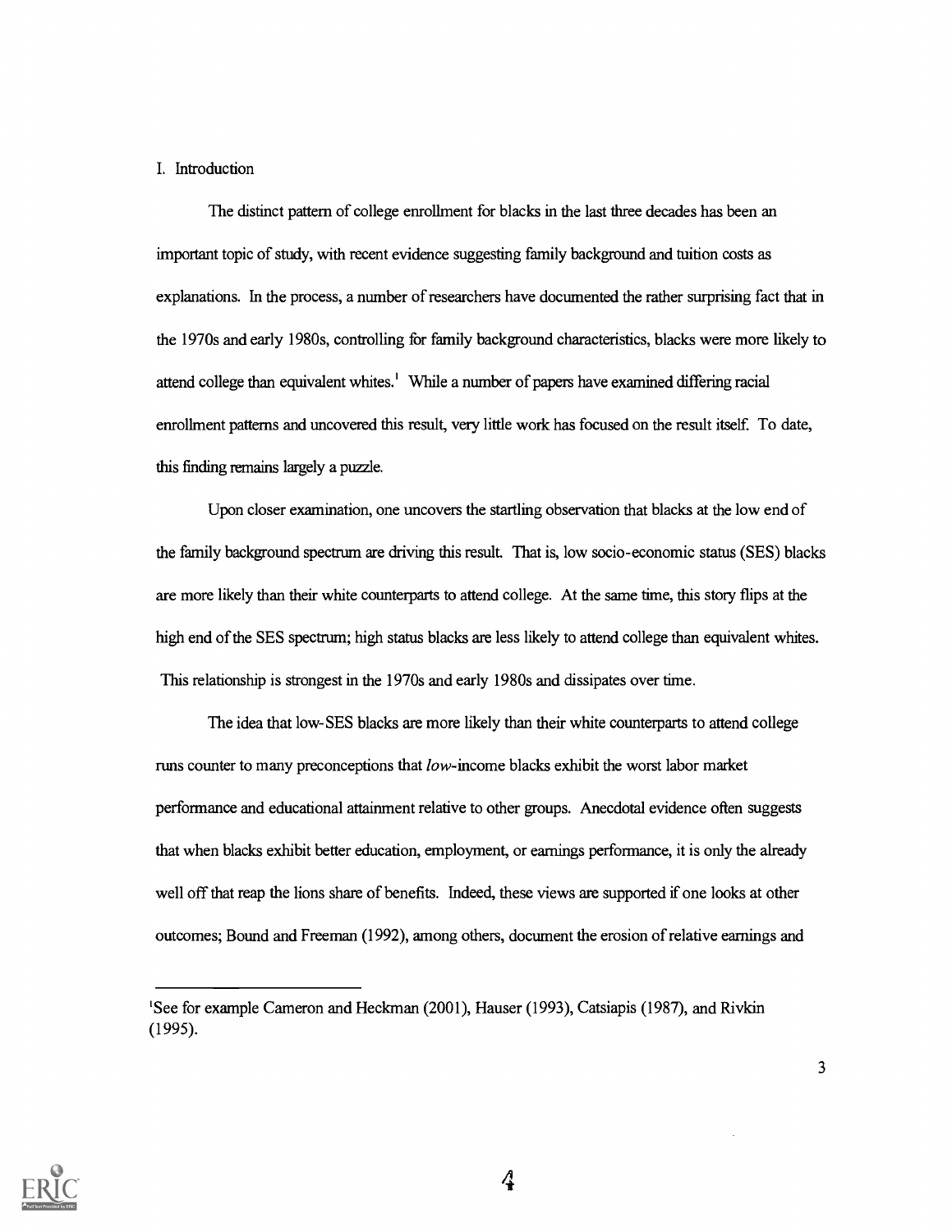employment among blacks in the 1980s, noting that the wages of low-educated workers fell but the wages of low-educated black workers fell by more than the wages of their white counterparts. In college enrollment, however, our findings prove false many prior beliefs about racial differences in postsecondary education. During the 1970s and 1980s, out of all groups of blacks, those blacks at the low end of the SES distribution, regardless of how SES is measured, exhibit the strongest college enrollment behavior relative to their white counterparts.

We then turn to possible explanations for this pattern. What becomes clear is that patterns of college enrollment differ not only across races, but also across individuals with different family background characteristics. We focus primarily on the role of college costs and the idea that not only do blacks and whites face different labor markets, but that individuals from different family backgrounds respond differently to their local conditions. We conclude that individuals do respond to differences in college costs and that increases in college tuition have disproportionately affected blacks at the low end of the SES distribution. However, these differential responses explain little of the total variation in college enrollment rates between blacks and whites. Despite this, these findings provide insight into appropriate policies to increase college attendance among the less advantaged.

This paper unfolds as follows. Section II frames the problem we are addressing. Section III describes our data. Section IV establishes the basic patterns in black-white college-entry behavior, while Section V investigates the determinants of college entry using more rigorous tools. Section VI concludes.

H. Previous Literature on Black-White College Enrollment



5

 $\overline{\mathbf{4}}$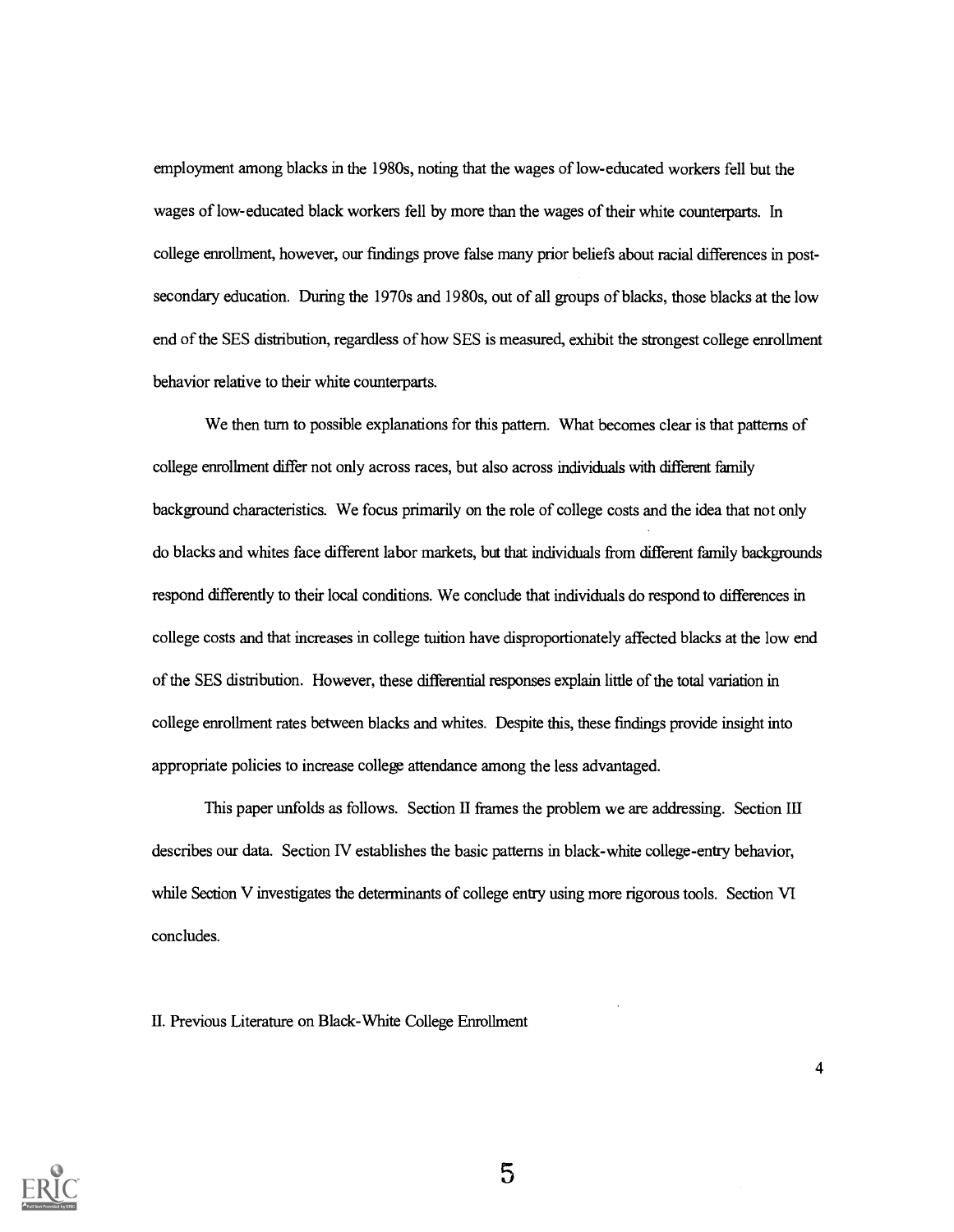Black college enrollment has followed an interesting path since the early 1970s (Figure 1). In the late 1970s, black college enrollment increased dramatically, approaching the enrollment rate of whites. In the early 1980s, however, there was a severe drop off. Since that time, black and white college entrance rates have diverged, with blacks falling farther behind.

Both Kane (1994) and Hauser (1993) study the time-series patterns of college enrollment in the CPS.<sup>2</sup> They find that parental family background is the most significant factor in explaining both the time-series and cross-sectional differences in the data. They assign a secondary role to college tuition, Federal subsidies to college-attenders (the most well-known of which is the Pell Grant program), and labor market variables. The importance of family background has also been documented in a number of other important studies. Fuller, Manski and Wise (1982) and Cameron and Heckman (1998,2001) are examples of this work. Like Kane (1994) and Hauser (1993), Cameron and Heckman (2001) analyze black-white differences in college entry (the latter two papers also look at Hispanic-white differences).

On the cross-sectional front, Rivkin (1995) documents that, in the High School and Beyond Class of 1982, blacks are more likely to attend college than whites with similar math and verbal test scores. He finds that fewer job opportunities for blacks offer a partial explanation, where local labor market conditions are calculated separately by race and gender.

Our study makes three contributions to this literature. First, we establish not only that blacks and whites exhibit college-entry behavior that is different and statistically distinct but also that looking at



 $2<sup>2</sup>$ Kane (1994), has tried to explain this trend by focusing on college costs and family background. He finds that the rising cost of college during the 1980s discouraged black college entry, whereas the gains in parental education encouraged black college entry. The net effect is the decline and recovery observed in the 1980s.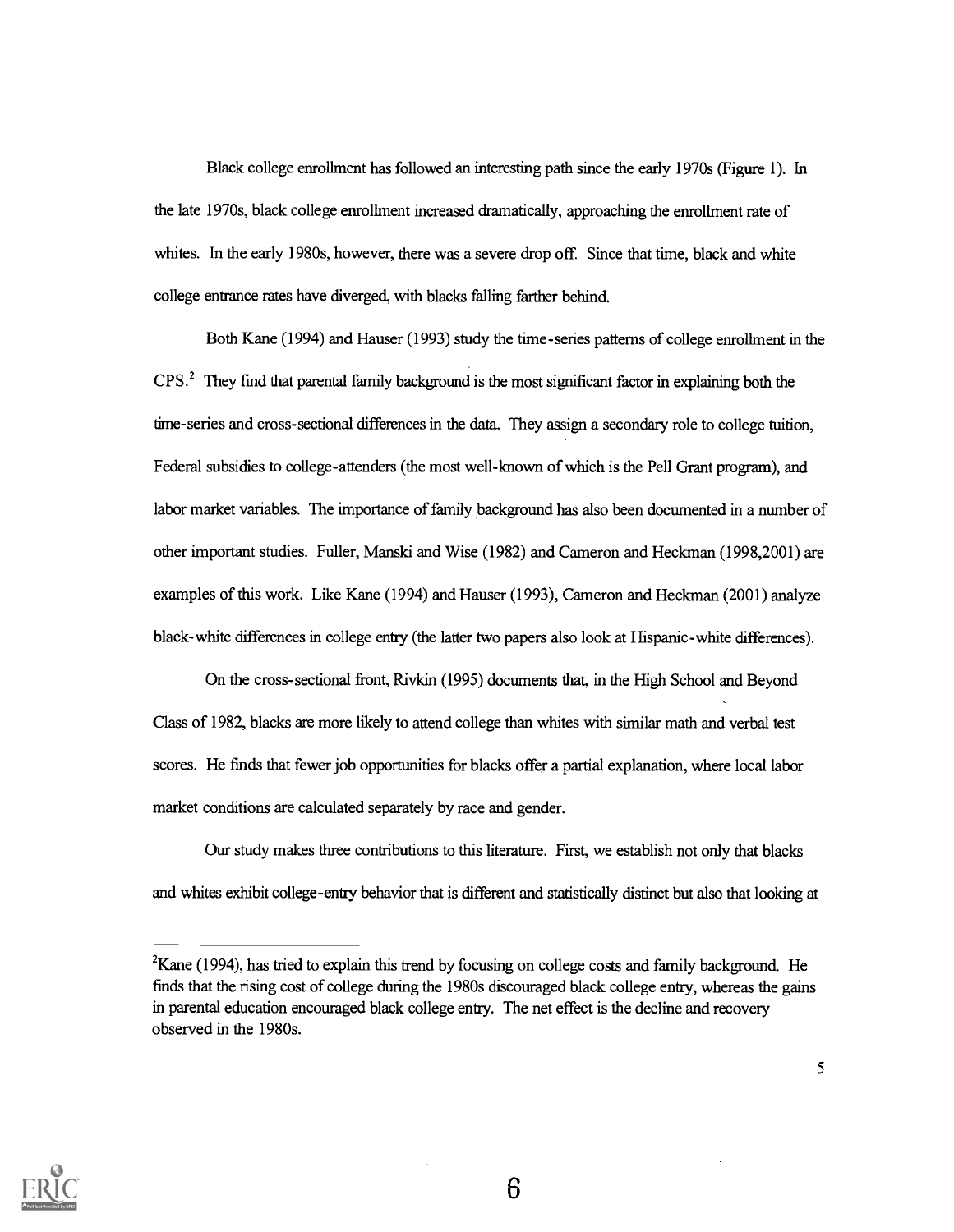mean predicted differences between whites and blacks--as do Kane (1994), Hauser (1992), Rivkin (1995), and Cameron and Heckman (2001)Bfails to reveal important differences in college entry behavior between blacks and whites across the socio-economic spectrum. We also examine how this relationship has changed over time. Second, we conclude that the effects of college tuitionBdespite its dramatic real increase throughout the 1980s and early 1990sBcan account for very little of the blackwhite gap in college entry. Finally, we find evidence that suggests that individuals from different family background respond differently to local labor markets and tuition; as a result, policies that target lessadvantaged youth, both black and white, for college attendance must incorporate these different responses.

# III. Data

Because we are focusing on both the cross-section and time-series patterns of black and white college entry for men and women, a large data set that provides consistent measures of college going behavior over time is needed. As a result, our primary data source is the March supplement to the Current Population Survey (CPS) from 1968 through 1998. Because this is a household-based dataset, we are able to match 18 and 19 year olds to their parents as long as they are considered members of the same household. While this may sound restrictive, individuals are considered members of their parent's household as long as they either live in their parents= household or live in group quarters away from the household. Therefore, children who are at school living in group quarters are treated as if

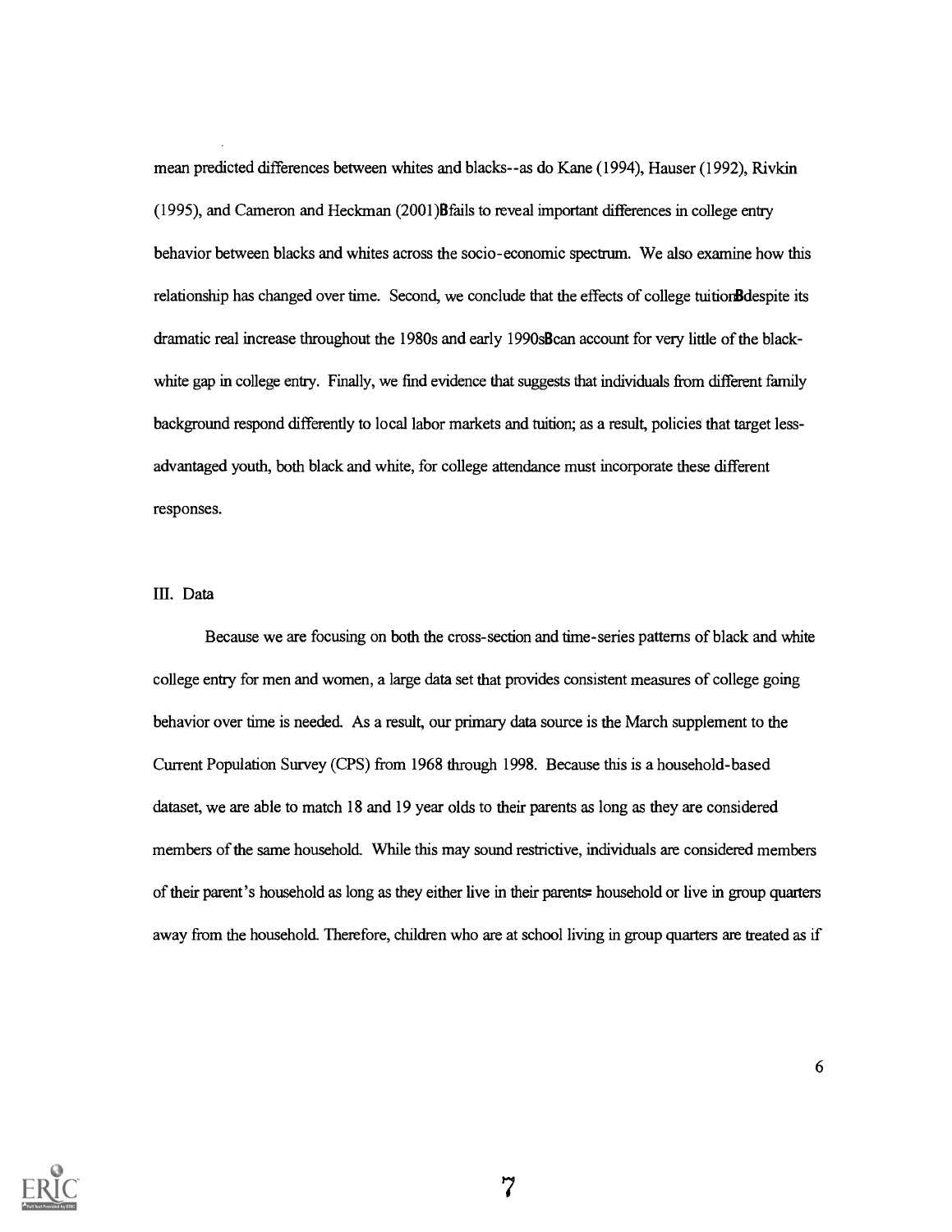they were members of their parent's households.<sup>3</sup> As a result, we are able to match 74% of 18 and 19 year olds to their parent's household and personal characteristics.4

Previous work on college entry employs the October supplement to the CPS. We believe that the use of the March supplement is an improvement for two reasons. First, the family infra - relationship variable in the October supplement is virtually non-existent prior to 1984. While one can determine if a household member is a head, spouse, or dependent, it is impossible to ascertain if a dependent is a family member. It is therefore impossible to determine if a member is a *child* of the household head.<sup>5</sup> Second, the background measures in the October supplement, especially income measures, pale in comparison to the March supplement in both quantity and quality (Hauser 1993).

One disadvantage of the March supplement is the absence of an indicator stating if a person received a high school diploma. While the October supplement contains the variable explicitly, the March supplement only reports a persones highest grade attained. For our purposes, therefore, we treat a person who completed the 12th grade as a high school graduate. Regardless of the differences in the data sets, our results are robust across both the March and October supplements.



<sup>&</sup>lt;sup>3</sup>Hauser (1993) and Kane (1994) use CPS data from the October supplement and make similar assumptions in order to match 18 and 19 year olds with parental and household characteristics. Cameron and Heckman (2001) note the limitations of this sample selection.

<sup>&</sup>lt;sup>4</sup>Other 18 and 19 year olds are household heads or spouses of a household head (11.7%), other family members of a household (6.3%) or non-family members of a household (8.3%). By focusing on 18 and 19 year olds, we are not allowing for the possibility that blacks may attend college later than whites. While we cannot test this directly (because of our inability to get family background characteristics for 25 year olds in the CPS), we do look at overall black-white college enrollment patterns for 25 year olds overall and find that they are similar to those of 18/19 year olds.

<sup>&</sup>lt;sup>5</sup>In fact, a dependent may very well be a sibling or parent of the household head if age distinctions are not carefully noted. In the March CPS, almost 15% of dependents are not the household head:s children, which suggests that assigning them as such in the October CPS could affect results.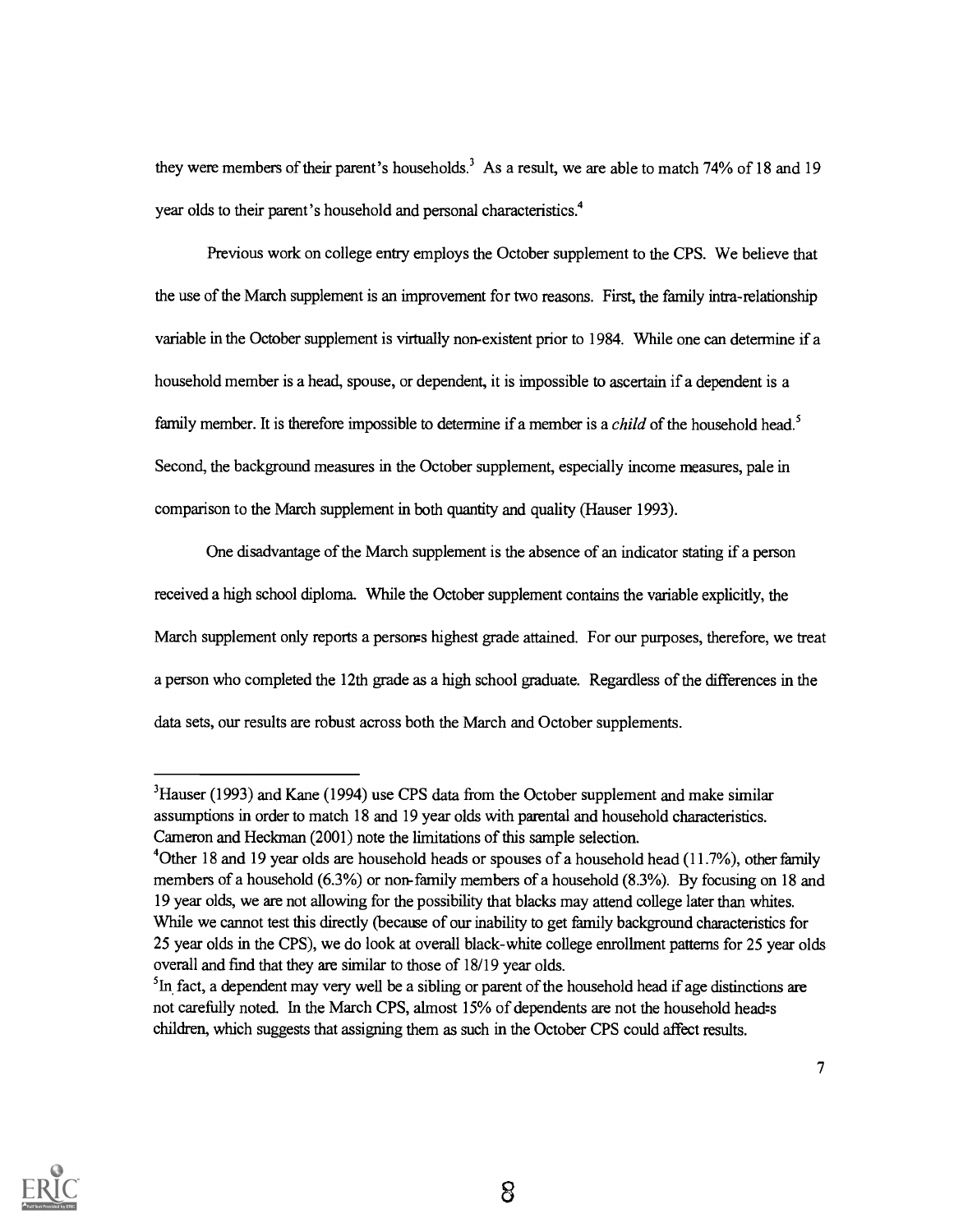In this paper, we are examining the college enrollment decisions of 18 and 19 year olds who have completed high school.<sup>6</sup> Similar to Kane (1994), an individual is considered as enrolled in college if the highest grade attended, prior to 1993, is 13 or higher. As of 1993, individuals are considered enrolled in college if they indicate that they have completed **A**some college<sup>®</sup> or if they indicate that they are currently enrolled in college.'

Table 1 presents summary statistics of our sample. Whites are more likely to go to college on average, have higher family income, and have more highly educated mothers. Blacks are more likely to be living in a female-headed household with the mother on welfare. They are also more likely to be living in a central city and in the south.<sup>8</sup>

## IV. Black versus White College Enrollment: The Facts

The trend in college enrollment for blacks and whites (Figure 1) is striking. Even more striking is this trend when one controls for family background; examining aggregate trends in college enrollment fails to capture important variation by family background. (Table 2) When we break college enrollment down by this SES and compare blacks to whites, we see that, at low ends of the SES spectrum, blacks are actually more likely to attend college than comparable whites. As we move up the SES spectrum,



<sup>6</sup>We focus on enrollment rates for individuals who completed high school. The CPS does not consistently distinguish high school equivalency completers from traditional high school graduates, so we refer to both groups as Ahigh school completers.@ Most high school equivalency degrees granted in the U.S. are GED degrees, which require no classroom training to obtain. See Cameron and Heckman (1993) for more details.

<sup>&#</sup>x27;We compare our results using the March supplement to the same analysis using the October supplement; in the October supplement, this break occurs at 1983 instead of 1992.

<sup>&</sup>lt;sup>8</sup>We do not analyze Hispanic college-entry in this paper due to sample size limitations and the changing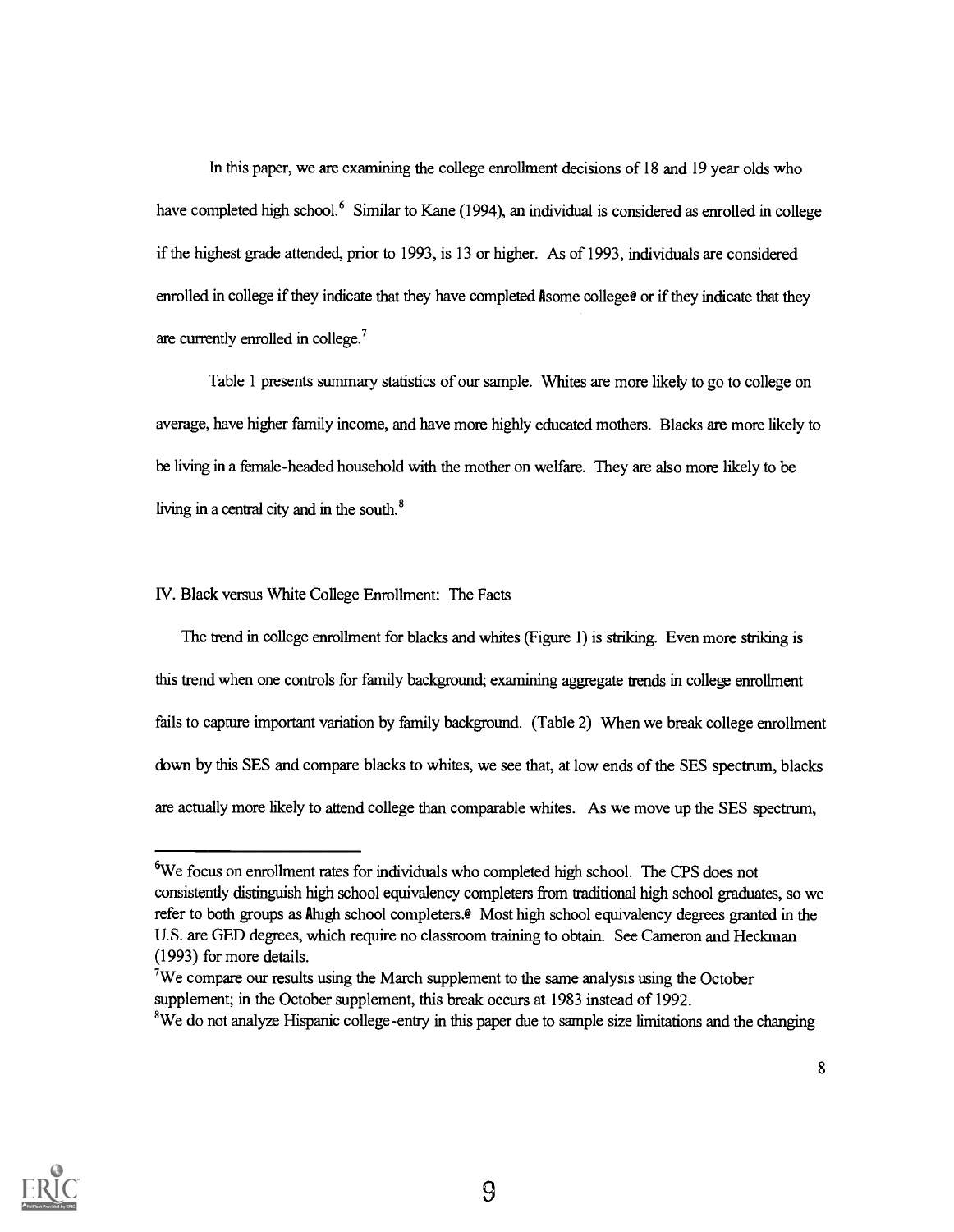this relationship twists and, at the top, we can see that blacks are less likely to attend college than their white counterparts.

Table 2 breaks our sample into 3 periods and presents the average black and white college enrollment rates for all 18-19 year old high school graduates.<sup>9</sup> The first three rows are at the heart of much of the previous literature. We then break the sample even further into SES groups and present the average rate of college enrollment across the SES distribution. Individuals were assigned an SES group based on an initial regression using the pooled sample by year relating college enrollment to family background characteristics<sup>10</sup>. Individuals were then ranked based on their predicted values from this regression; the sample was divided into those in the bottom 20% of the distribution, the middle 60%, and those in the top 20%. Table 2 shows that, in the earliest 2 periods, low SES blacks were more likely to attend college than low SES whites; among the middle and high SES groups, college enrollment is relatively equal for blacks and whites. However, in the latest period, the relationship flattens out and blacks are less likely to attend college at all points along the SES spectrum. Table 3 shows the relationship between family background and college enrollment broken out for men and women; again, we see that the patterns hold for both men and women. As a result, in the remainder of the paper we analyze men and women together when studying differences between black and white college



composition of U.S. Hispanics.

<sup>9</sup>The data are broken into 3 periods for ease of exposition; results are similar when broken down into shorter periods.

<sup>&</sup>lt;sup>10</sup>The index we use to represent SES is, in fact, a measure of the individual's propensity to attend college. This propensity appears to coincide with what we consider to be measures of family background: individuals with lower family incomes and poorer educated parents are less likely to attend college. The probit based on the college enrollment decision merely provides a set of weights for the creation of an index. While these weights are somewhat arbitrary, the results are relatively insensitive to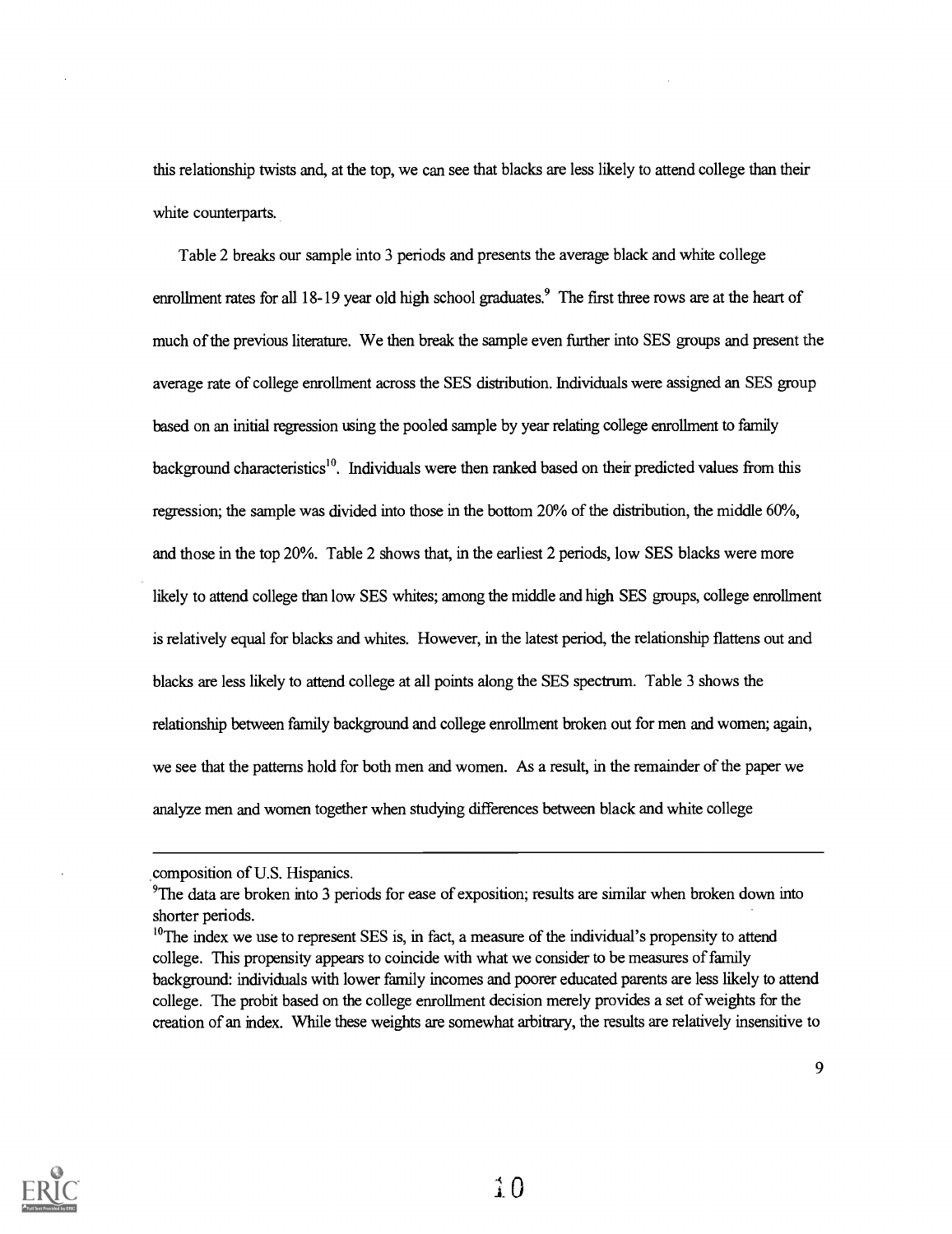enrollment.

Table 4 reveals the same pattern in a regression framework.11 College enrollment is regressed on a number of family characteristics, including mother's education, father's education, welfare status, single parent family indicator, family income (log form), income squared, family size (log form), a sex indicator, center city and rural indicators, and dummies for region of the country. In addition, data is divided into 3 periods (1973-78, 1979-89, 1990-1998), which are included as dummies and interacted with an indicator equal to one if the individual is black. Column 1 presents these results. Consistent with the earlier literature, we see that blacks in the earliest period are more likely to enroll in college once one controls for family background. This effect dissipates over time, until, in the latest period, blacks are less likely to enroll in college, controlling for family background.

The impact of the family background variables on college enrollment is quite consistent with expectations. Better educated parents are associated with a higher probability of the child attending college. Controlling for parents education, family income appears to have a negative impact on college enrollment; this may be due to the idea that a "more successful" (i.e. higher income) less educated parent may suggest to a child that there is no need for education, as is the case with a "less successful" (i.e. lower income) well-educated parent. Finally, consistent with the literature, we find that men are less likely to attend college than women, ceteris paribus (See Anderson, 2001.)

Column 2 then presents the results when the black dummy in each period is interacted with dummies indicating low SES, middle SES, or high SES family backgrounds. Importantly, we see that it is blacks



our choice of SES measure.

<sup>11</sup> All standard errors are adjusted for clustering at the state level.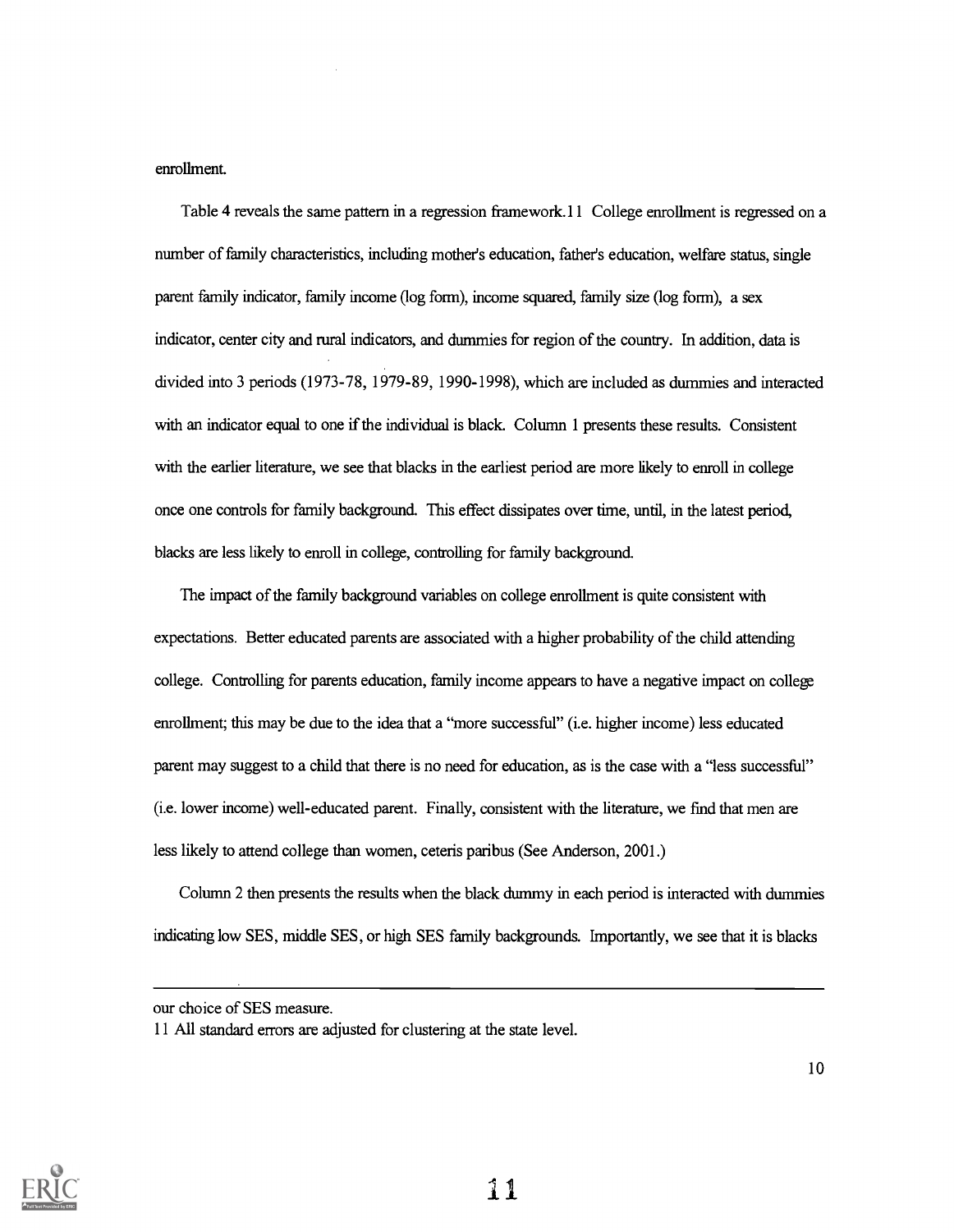from low SES backgrounds who are more likely to attend college than their white counterparts; this effect dissipates as one moves up the SES distribution. It is also interesting to note that this impact is strongest in the earliest period; by the middle period the effect is somewhat reduced and it has disappeared by the last period.

It is not surprising that we find that blacks are more likely to attend college at some points during the last 30 years; this finding is consistent throughout the literature. The interesting feature is that low- SES blacks, and not high-SES blacks, are doing better than equivalent whites and thus driving this result. Again, this finding runs counter to the notion that blacks who achieve gains in education attainment tend to be those from high SES backgrounds. Evidence from the 1970s and 1980s directly contradicts the "cream-skimming" argument that well-off blacks are enjoying the benefits of improved education attainment relative to whites.

## IV. Explanations

#### Data sample selection

One possible explanation is that these relationships are merely an artifact of our data selection criterion; we are selecting only those 18 and 19 year-olds who are still dependents of their parents and who also completed high school. We confirm our overall findings with the use of both the October CPS and the National Longitudinal Survey of Youth (NLSY), which suggests that sample selection is not driving our results. In addition, as we noted previously, we are able to match over 70% of individuals to their parents in our sample.

If we delve deeper, we find other reasons to suggest that sample selection is not the primary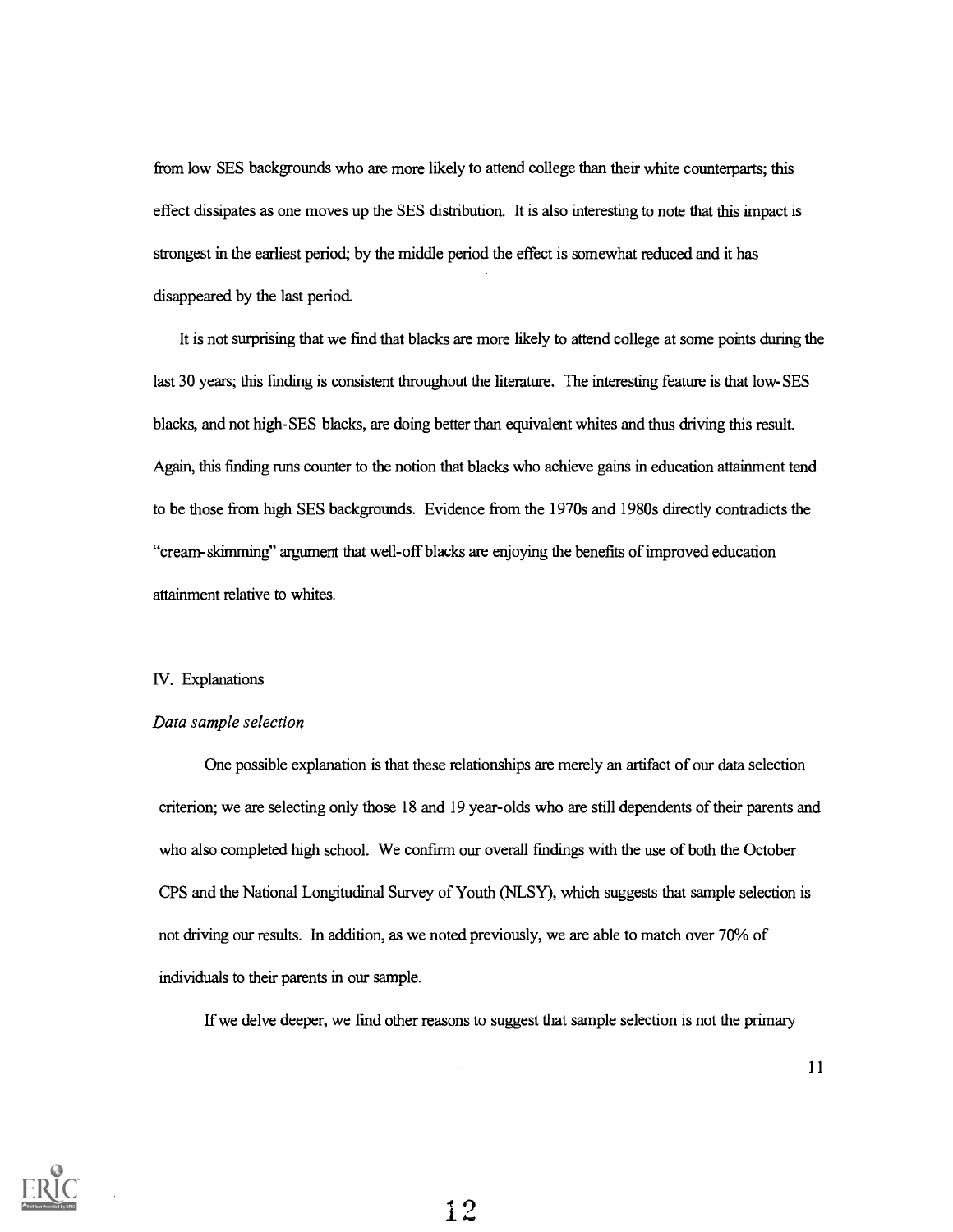explanation of our findings. We test this hypothesis by comparing individuals who we are able to match to their parents at age 18 and 19 to individuals we are able to match to their parents at age 15 or 16 three years prior. At age 15 or 16, the fraction of children who are not part of their parent's household is much smaller; as a result, we are able to look at the family background characteristics of these younger individuals and compare them to our matched sample three years later. In order to explain the relationships that we observe in the cross-section, it would need to be the case that we are somehow selecting better blacks (or relatively worse whites).

From Appendix Table 1 we can see that individuals in our sample are slightly better than the family background of 15 and 16 year olds three years earlier (this is consistent with the fact that, at age 18 or 19, individuals who have already formed their own household are more likely to come from less advantaged family backgrounds). However, this is relatively consistent for both blacks and whites. In fact, it does not appear that there is much selection of our sample, as the means of the family background variables are relatively similar among the 18/19 year olds and the 15/16 year olds three years earlier.

A second concern is that the pattern we observe may be driven by our decision to focus on high school graduates only. However, restricting our sample to high school graduates does not affect our results; we see the same relationship when we consider college enrollment rates relative to the whole population of 18 and 19 year olds. (See Appendix Table 2.) In addition, when we look at the probability of high school graduation by family background characteristics, we see a similar, although much weaker, relationship, suggesting the using the whole population as a control group would only reinforce our findings.

12

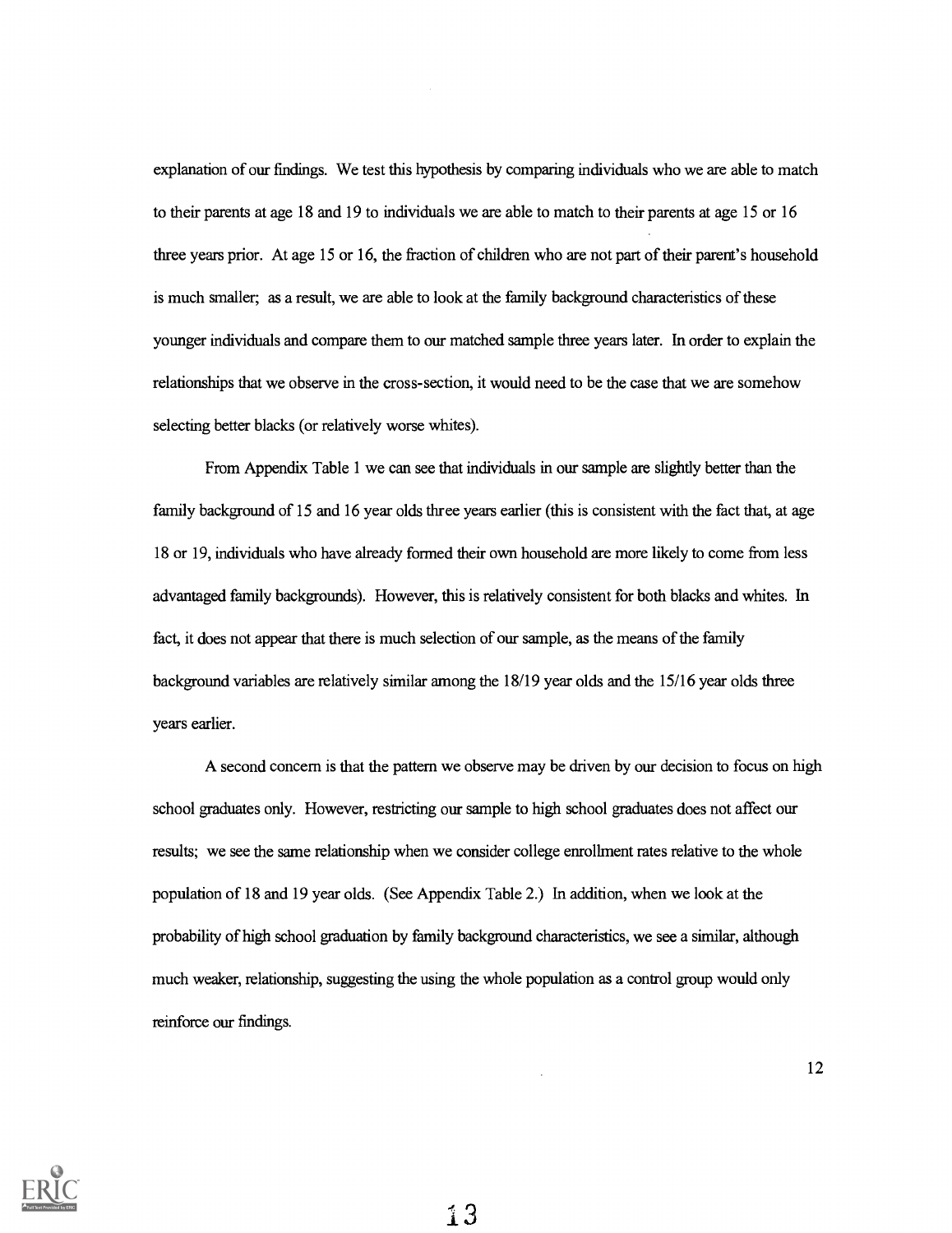## Mis-Measurement of Family Background

When examining the trends in black college enrollment over time, Kane (1994) noted that one part of the story is the improvement in family background characteristics of blacks over this time period. Indeed, the trend is striking; as Figure 3 shows, there have been remarkable improvements in mothers' education - -a particularly good predictor of college enrollment- -for blacks over this time period. This trend is especially notable among less than high school and high school educated mothers and less pronounced (relative to whites) among more educated women. In much of our analysis we are explicitly controlling for family background characteristics. While these changes are obviously part of the story in explaining what is happening over time, it cannot explain the patterns we observe in the cross section.

Another concern may be that, in the earlier periods, observable family characteristics do a poor job of characterizing the true family background for blacks but do a better job for whites. This could be due to poor labor market and educational opportunities for blacks in the 1940s and 50s, which would make otherwise able individuals choose not to get more education. As a result, although families may appear, based on observables, to have family backgrounds less conducive to higher educational attainment, unobservable parental "quality" among blacks may actually be higher than observable characteristics suggest. As a result, the pattern we see would merely be an artifact of improper classification of blacks. Over time, observable characteristics may become a better measure of family background for blacks, which is why we would observe the cross-section relationship flattening over time.

One observation that refutes this possibility is that we do not see the same pattern when we



14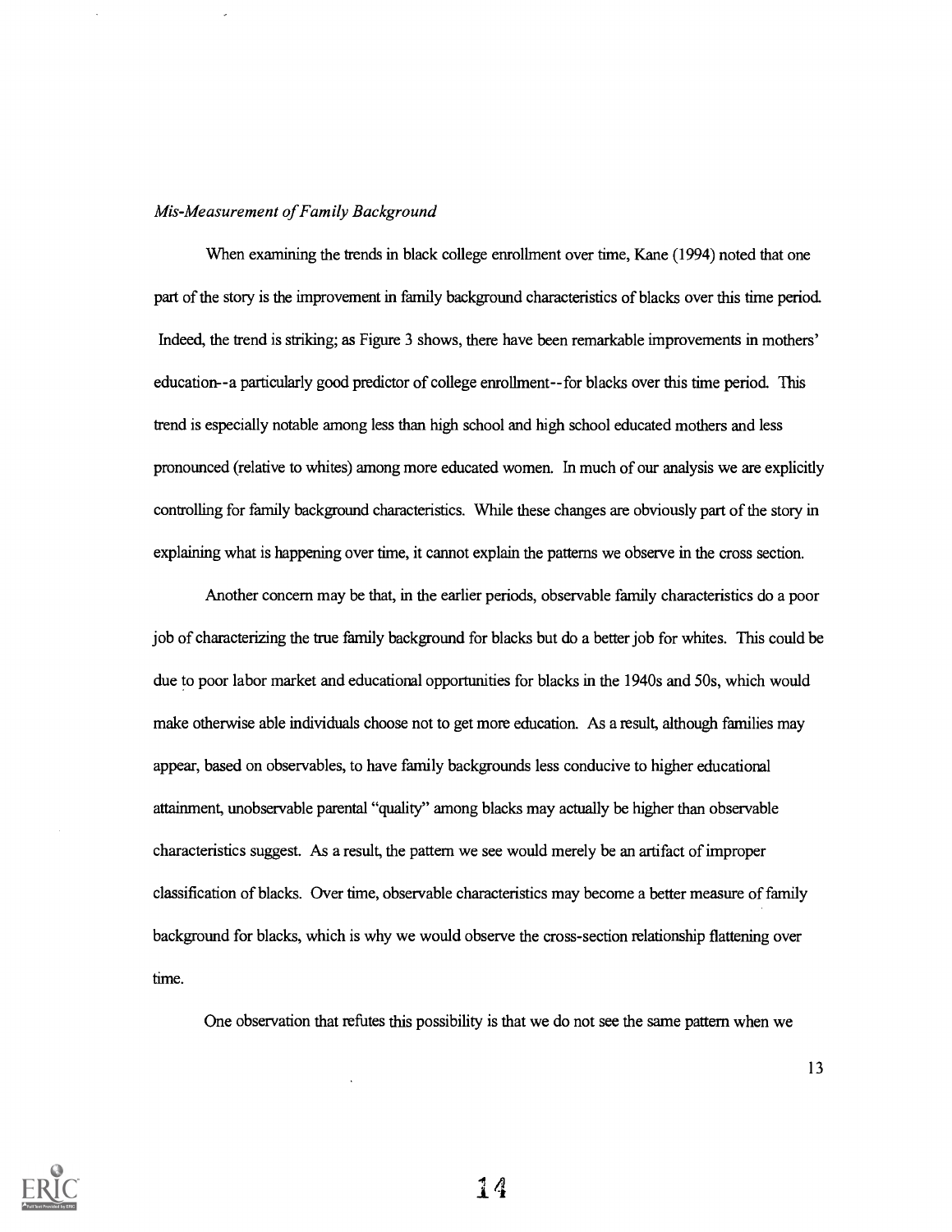isolate the earliest part of our sample, the late 1960s. If it were really the case that weak measures of family background for blacks caused the cross-sectional relationship we observe in the 1970s and early 80s, then we would expect to see the same relationship in the 1960s. But we dorrt; in fact, we observe the same relationship in the 1960s as we do in the 1990s.

As another test, we considered the extreme case. If comparing blacks and whites with similar family background characteristics is not a valid comparison, as we have assumed thus far, then what if we compare blacks and whites at the same percentile in their own racial distribution of family background characteristics? This methodology implicitly assumes that blacks and whites have the same underlying distribution of family backgrounds, even though observably blacks look worse. To test this, we run regressions of the probability of college enrollment as a function of observable characteristics separately for blacks and whites and then rank individuals in each group based on their predicted values. We then compare individuals at the different percentiles in each group; that is, we compare the probability of college enrollment for individuals in the 20<sup>th</sup> percentile of the black distribution to those in the  $20<sup>th</sup>$  percentile of the white distribution. Table 5 presents the results when we do this; it allows us to compare college enrollment probabilities for the bottom 20% of the black distribution to the bottom 20% of the white distribution, the middle part of the two distributions, and then the top 20% of both distributions.<sup>12</sup> We can see that the same relationship appears to hold, although it is somewhat weaker. Blacks at the lower end of their SES distribution still do relatively better than those at the upper end



 $12$ Note that in earlier comparisons, the bottom 20% of the SES distribution was not calculated separately for blacks and whites; as a result, we were comparing individuals with similar observable family background characteristics instead of blacks and whites at the same points in their own distribution.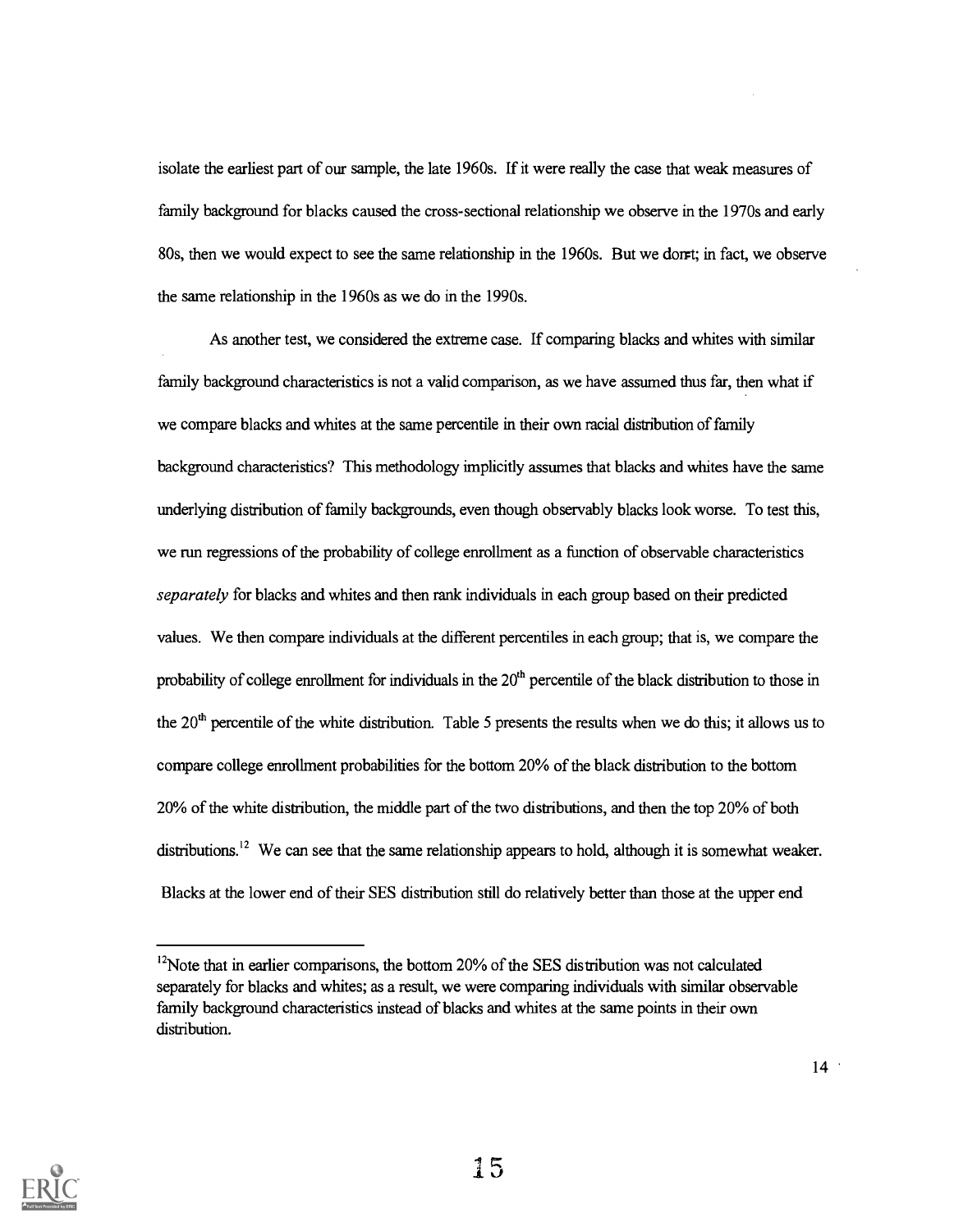relative to their white equivalents. The results of this "extreme" case regression offer convincing evidence that low-SES blacks are outperforming their white counterparts. In Table 5, by assuming a similar distribution of characteristics across the races, we are now comparing whites to blacks who are observably much worse (because, on average, blacks have worse family background characteristics than whites especially at the low end of the SES spectrum). We still see low-SES blacks performing the relative best.

#### Different Costs and Benefits of College Enrollment

Another explanation is that individuals are behaving optimally, considering costs and benefits, and the observed patterns of behavior reflect responses to different choice sets. When an individual is deciding whether to enroll in college, he/she considers a number of factors. The first is the cost of going to college, both the direct cost in terms of tuition, as well as the indirect cost in terms of the opportunity cost of not working. He also considers the benefit, generally measured as the financial return to going to college. Because these factors can vary across individuals of different socioeconomic status as well as over time, they may be able to explain the pattern we observe in the data Either blacks face different costs or benefits of going to college, or, facing the same costs and benefits, they respond differently for some reason. We explore whether we see any evidence of this in the data.

The existing literature has already considered the effect of local labor market conditions on college enrollment (See, for example, Rivkin 1995); however, in doing so, they have been limited by a single cross-sectional analysis or have assumed that blacks and whites face the same labor market and therefore include a single measure for blacks and whites (see, for example, Kane 1995). Theory

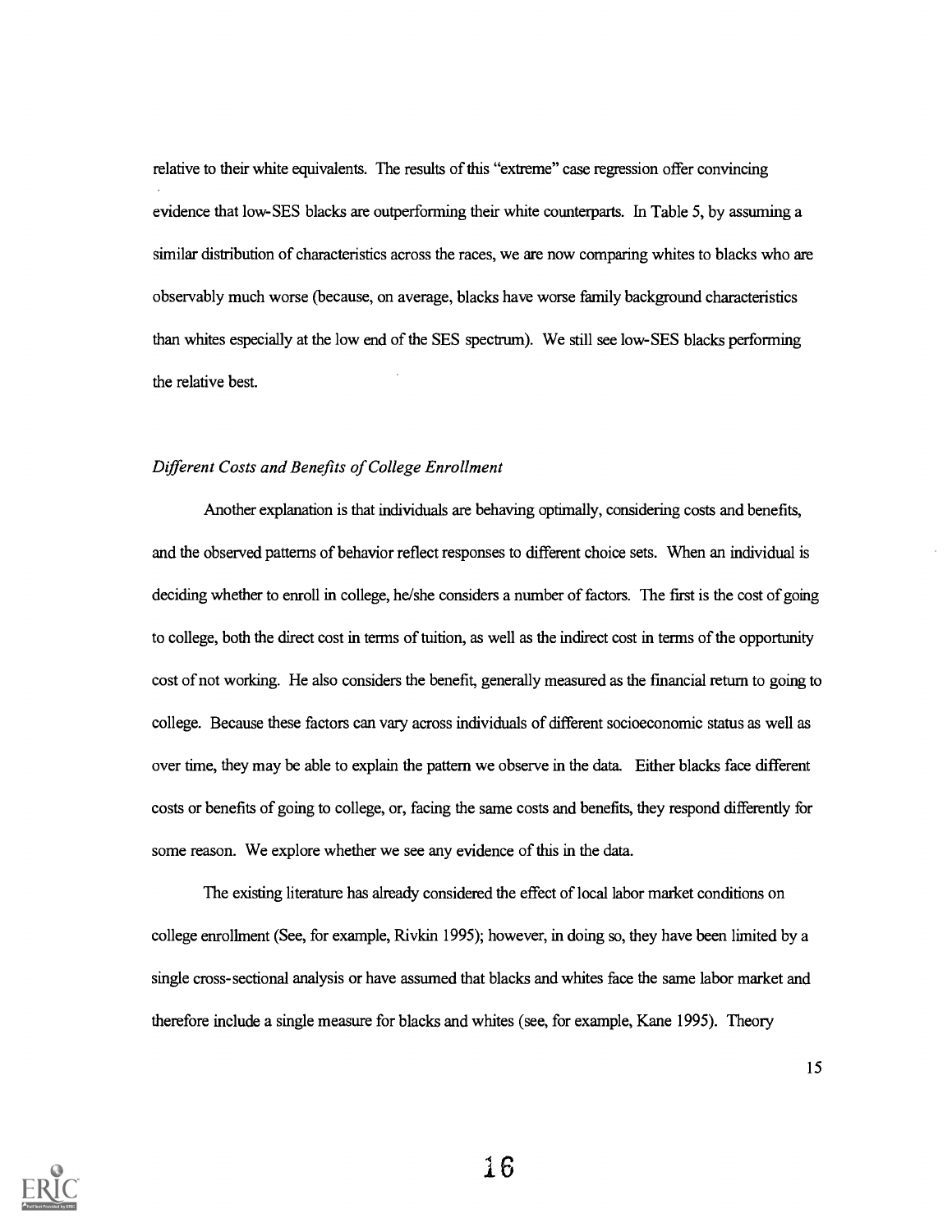suggests that strong labor markets will discourage college attendance, as the opportunity cost is higher. However, in general, the average wage as a measure of the opportunity costs tends to work in the wrong direction, as blacks are more likely to live in cities, which have higher wages. Average local wages and unemployment rates have had little success explaining variation in college enrollment.

As mentioned earlier, there is limited work that has considered the fact that blacks face a different labor market from whites. However, the idea that they face different labor markets is consistent with the evidence presented in Bound and Freeman (1992) showing that, from the mid 1970s through the 1980s, there was a widening in black-white earnings and employment gaps among young men, with the gap in earnings widening particularly among college graduates and in the Midwest and the gap in employment widening most among high school dropouts. Figures 4 and 5 show the distinction between black and white labor market outcomes, specifically unemployment rates and the college premium; this disparity between black and white labor market experiences suggests a need for considering them separately.

Finally, the literature has assumed that individuals from advantaged backgrounds respond similarly to costs and labor market conditions as do individuals from disadvantaged backgrounds. This, however, is an empirical question that we test directly. In particular, earlier evidence has suggested that college costs play an important role in determining college enrollment; however, if college costs have a differential impact based on family background, policies targeted at individuals from disadvantaged backgrounds need to incorporate these differences in order to evaluate the potential impact of the policy.

Table 6 tests these hypotheses by examining the relationship between race-specific local labor



17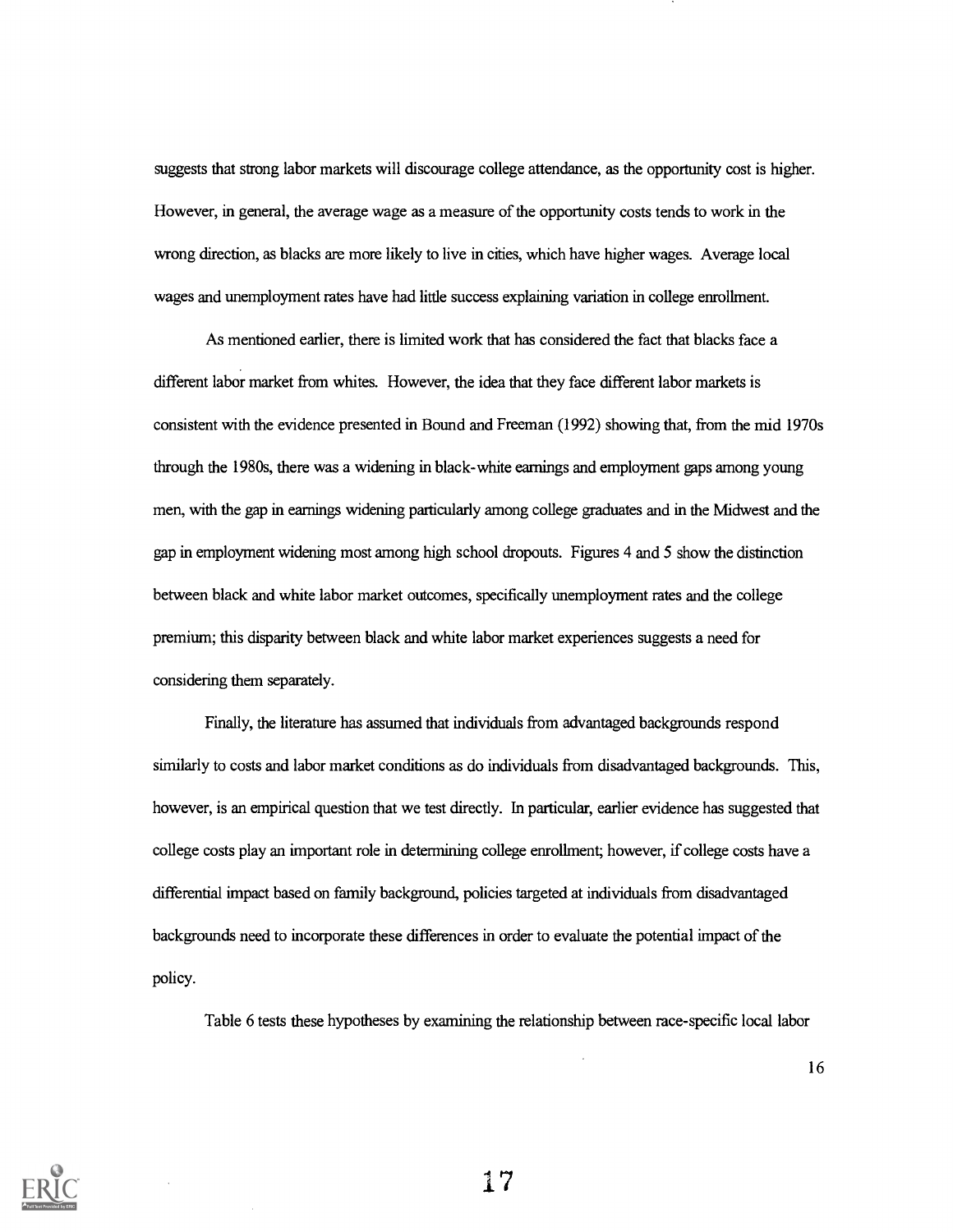market variables, college tuition, and college enrollment. We first present results when coefficients on these variables are constrained to be the same for all individuals of the same race, as the earlier literature has done, and then allow the impact to vary by family background.

We include a number of labor market measures in our regression. Ideally, we would like to calculate labor market variables that vary by race, state, and year. Unfortunately, the March CPS does not contain sufficient observations to calculate such labor market variables. As a result, we calculate time-, race-, and state-varying labor market variables using the Outgoing Rotation for the years 1979- 1998." Because the Outgoing Rotation begins in 1979, we use the March CPS to calculate time-, race-, and region-varying, labor market variables from 1973-1979. The March CPS does not provide consistent state identifiers prior to 1976; we use their more aggregate identifier which breaks the country into 21 state groups. $^{14}$ 

Our first measure of local labor market conditions is the unemployment rate, calculated using individuals 25-40 years of age. We calculate it separately for blacks and whites; if blacks faced higher unemployment rates in the market, possibly due to factors such as discrimination, they may be more likely to go to college than observably equivalent whites.

We also consider the relative return to a college education, measured as the ratio of the average wage for college graduates aged 25-40 to the average wage for high school graduates for the same age



 $^{13}$ Local labor market variables constructed using the Outgoing Rotation are 3 year moving averages. <sup>14</sup>All state-level data was aggregated to the state-group level by averaging across individuals in the states, thereby giving more weight to larger states. From here on in the paper, when we refer to states we are actually referring to state-groups.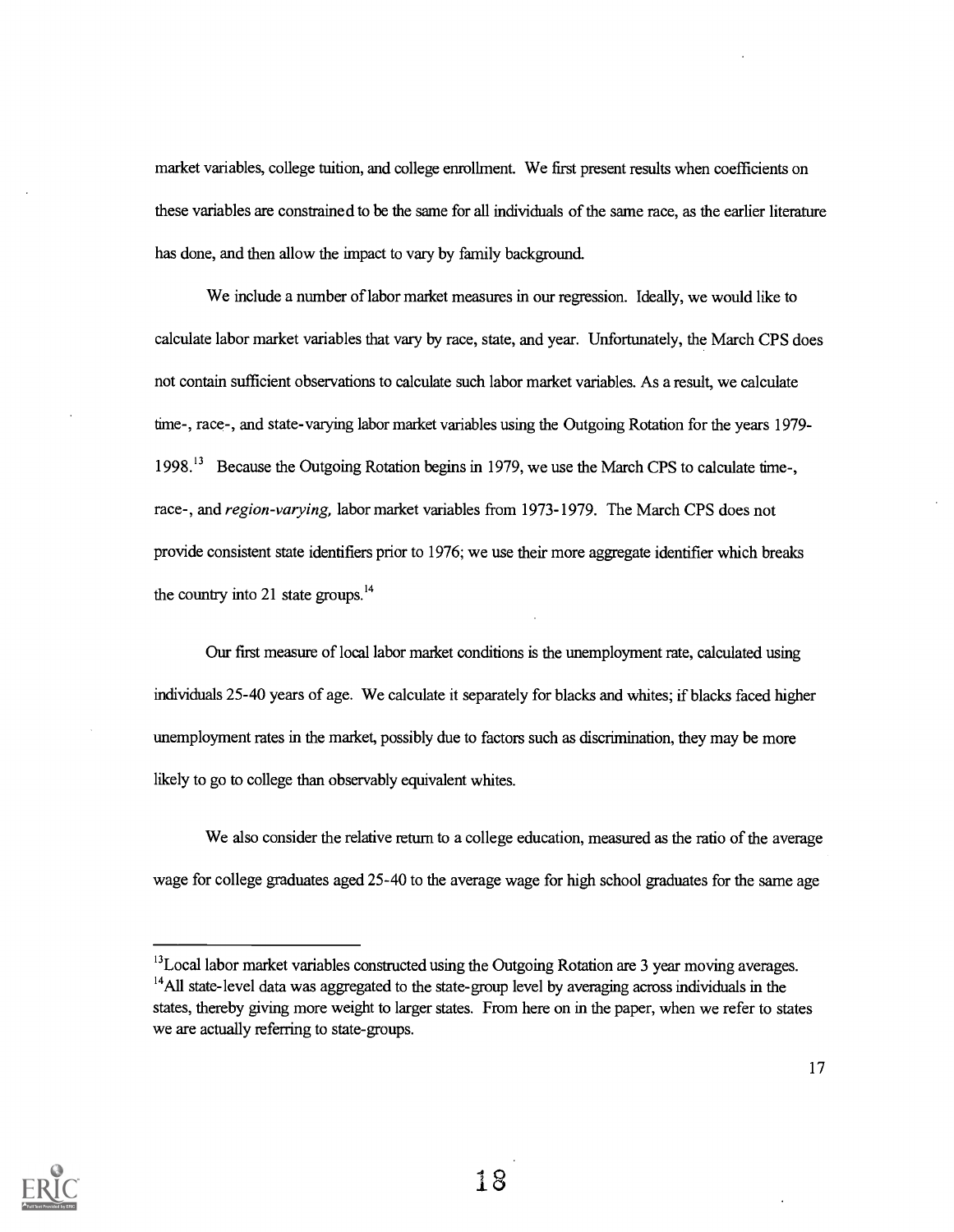group among full time workers.<sup>15</sup> Again, we calculate a race-specific measure, allowing for different returns for blacks and whites in a particular state.

As a measure of college costs, we utilize resident university tuition data from the State of Washington Higher Education Coordinating Board. These data vary by state and by year for the years in our sample. To calculate the appropriate "state-group" tuition, we use a weighted average of state tuitions within the group, with weights given by the respective state population for the given year.

Table 6 presents the results when we estimate probit models of college enrollment for blacks and whites separately. Only the coefficients on the labor market and tuition variables are shown; however, the regressions all include the family background, regional, and center city/rural variables presented in Table 4.

Columns 1 and 3 present the basic results when one includes tuition and local labor market variables in a college enrollment regression. While whites appear to respond as expected to both labor market and tuition variables, this is not true for blacks; in fact, these variables do little to explain what is happening with black college enrollment.<sup>16</sup> Among whites, Column 1 shows that a higher college premium increases college enrollment, as does a higher unemployment rate and lower tuition (although at a decreasing rate as tuition rises). In columns 2 and 4, we allow for differential impacts of these variables by family background category. In the case of both blacks and whites, tuition appears to have a significant impact on college enrollment among low-SES individuals. However, this effect disappears among higher SES blacks, while it holds true among whites of all SES groups. Notably, whites respond



<sup>&</sup>lt;sup>15</sup>A full-time worker is defined as one who worked at least 35 hours the previous week.

<sup>16</sup> Note that Kane (1994) finds a significant impact of tuition on college enrollment. This result appears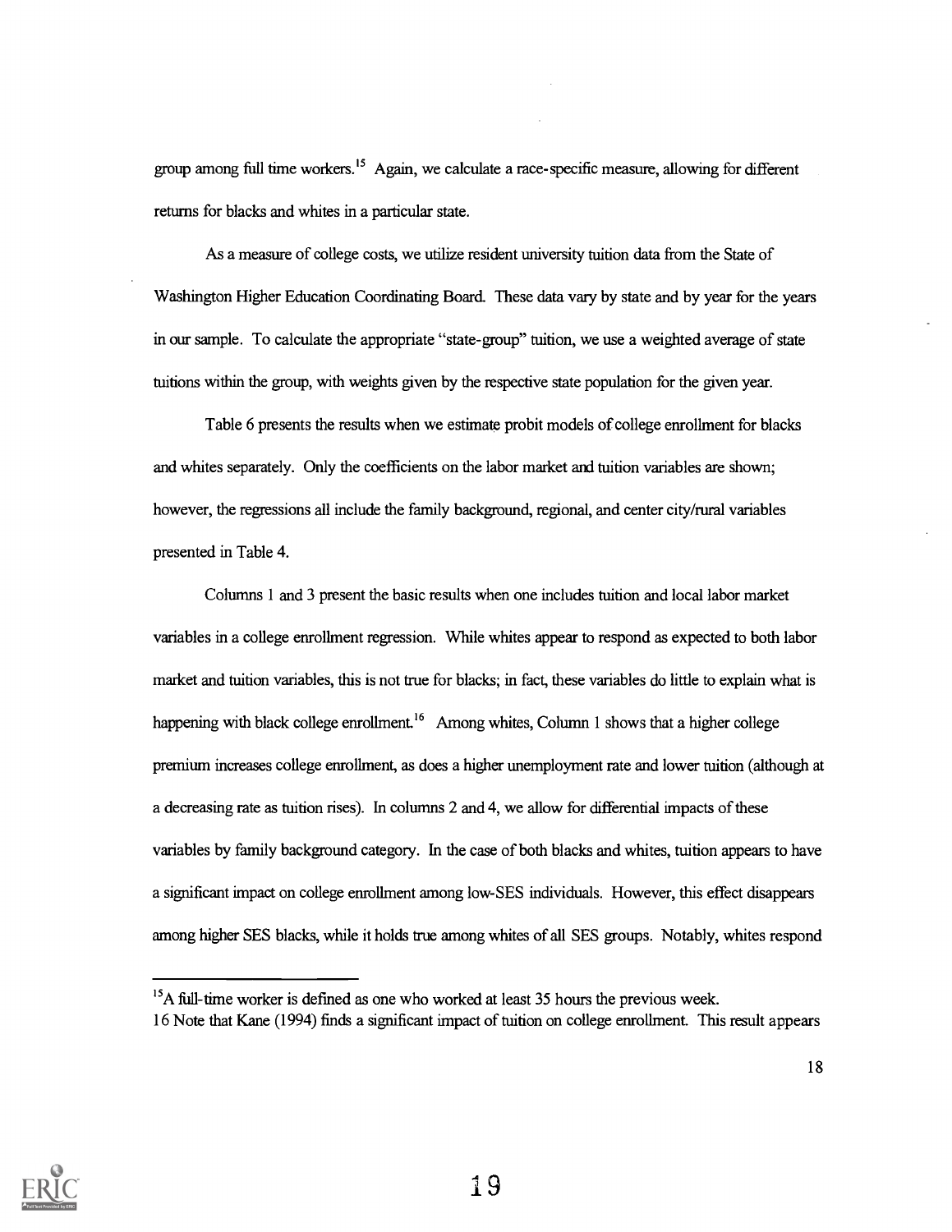strongly to labor market variables, with high SES whites responding even more strongly to the college premium than lower SES whites. On the contrary, blacks appear to respond negatively to the college premium. This reflects in large part the fact that blacks appear to respond perversely to the high school wage—as high school wages deteriorated during the late 1970s and early 1980s, it appears that blacks did not respond by enrolling in college, as would be expected. Low SES blacks responded to increasing tuition costs by reducing college attendance, while at the same time low SES blacks did not respond to labor market factors that should encourage college enrollment. To understand the magnitude of their responsiveness, within the relevant range, an increase in tuition of approximately 5% reduces college enrollment of low SES blacks by almost 35%.

These results suggest some important patterns. Among whites, tuition costs and local labor markets appear to have a significant impact on their college enrollment decisions (and these effects are even stronger among high SES individuals). On the contrary, blacks appear to be relatively insensitive (or even responding in a way that is negatively related) to local labor market conditions. Tuition appears to be the only policy variable that has a strong impact on blacks, and only those from poorer family backgrounds.

How much of the variation in enrollment among blacks and whites do these variables explain? Figure 6 presents white college enrollment, black college enrollment, and predicted college enrollment for blacks if they had white characteristics and faced white tuition costs and labor market conditions. (i.e. using black coefficients from table 6 column 4). We can see that, although family background, local labor market characteristics, and tuition costs can explain much of the differences between black and

to be quite sensitive to the model specification.

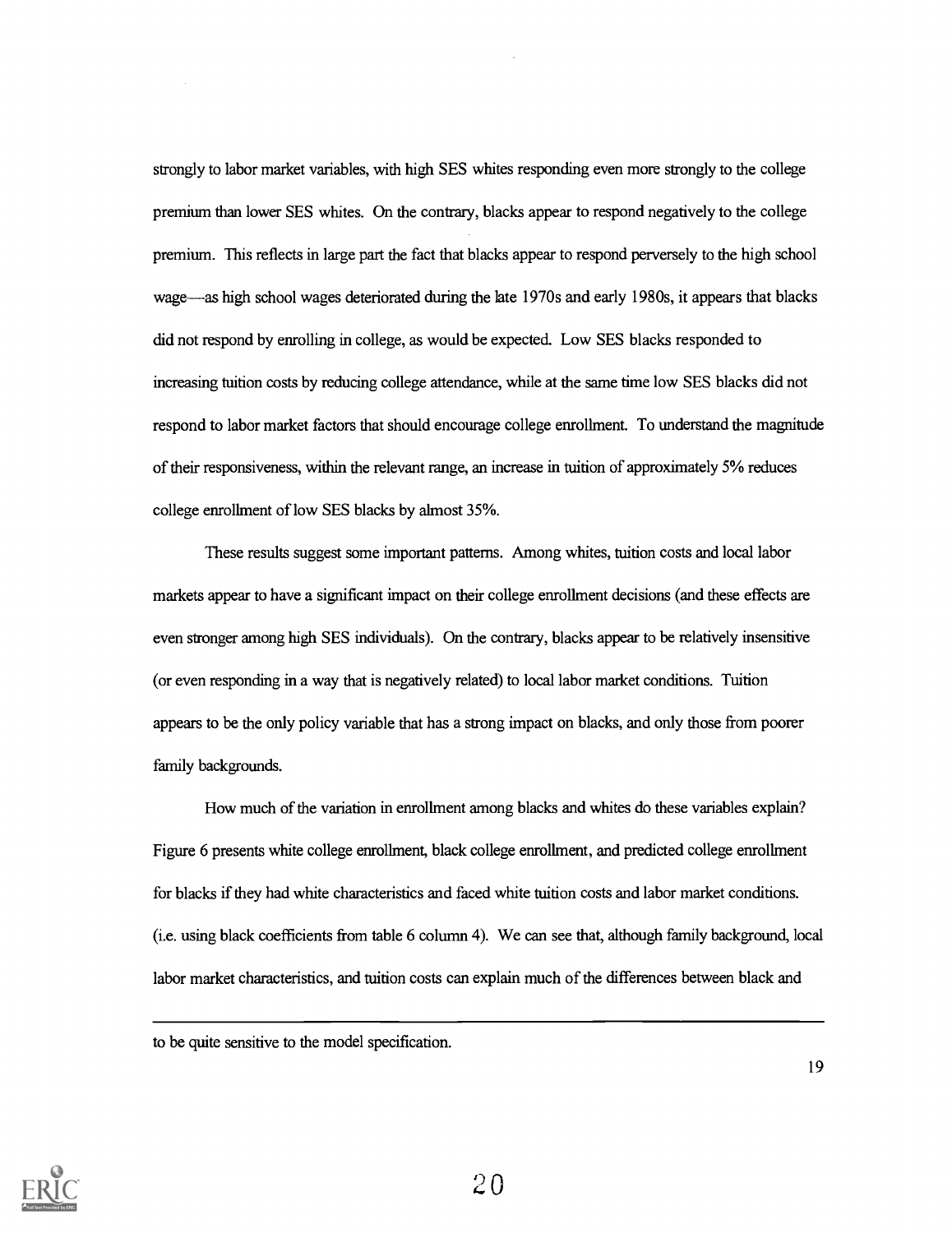white college enrollment in the later period, it actually overpredicts black college enrollment in the earlier period.

Although we explain little of the overall variation, the results have important policy implications. Earlier work that suggested that college tuition has an important impact on college enrollment behavior did not consider different responses by individuals from diverse family backgrounds. However, empirical evidence suggests that there may be diverse responses. As a result, efforts targeted at improving college enrollment among disadvantaged individuals must consider the appropriate relationship when evaluating different policies.

## V. Other Possible Explanations

# Affirmative Action

Anecdotal evidence suggests that affirmative action may be an explanation for the patterns we observe. Clearly, if we knew nothing beyond the positive coefficient on the black dummy in the college enrollment equation, this would seem like a reasonable explanation. In addition, the time series seems roughly consistent with affirmative action: increasing strength in the late 1970s and then declining in the 1980s.

However, when we examine more closely, we see a number of contradictions. First, if there is affirmative action in hiring and wages/promotion, then we would expect our race-varying labor market measures to reflect this; black workers would have lower unemployment rates or higher wages as a result.

If there were affirmative action in college admission, we would expect this to affect blacks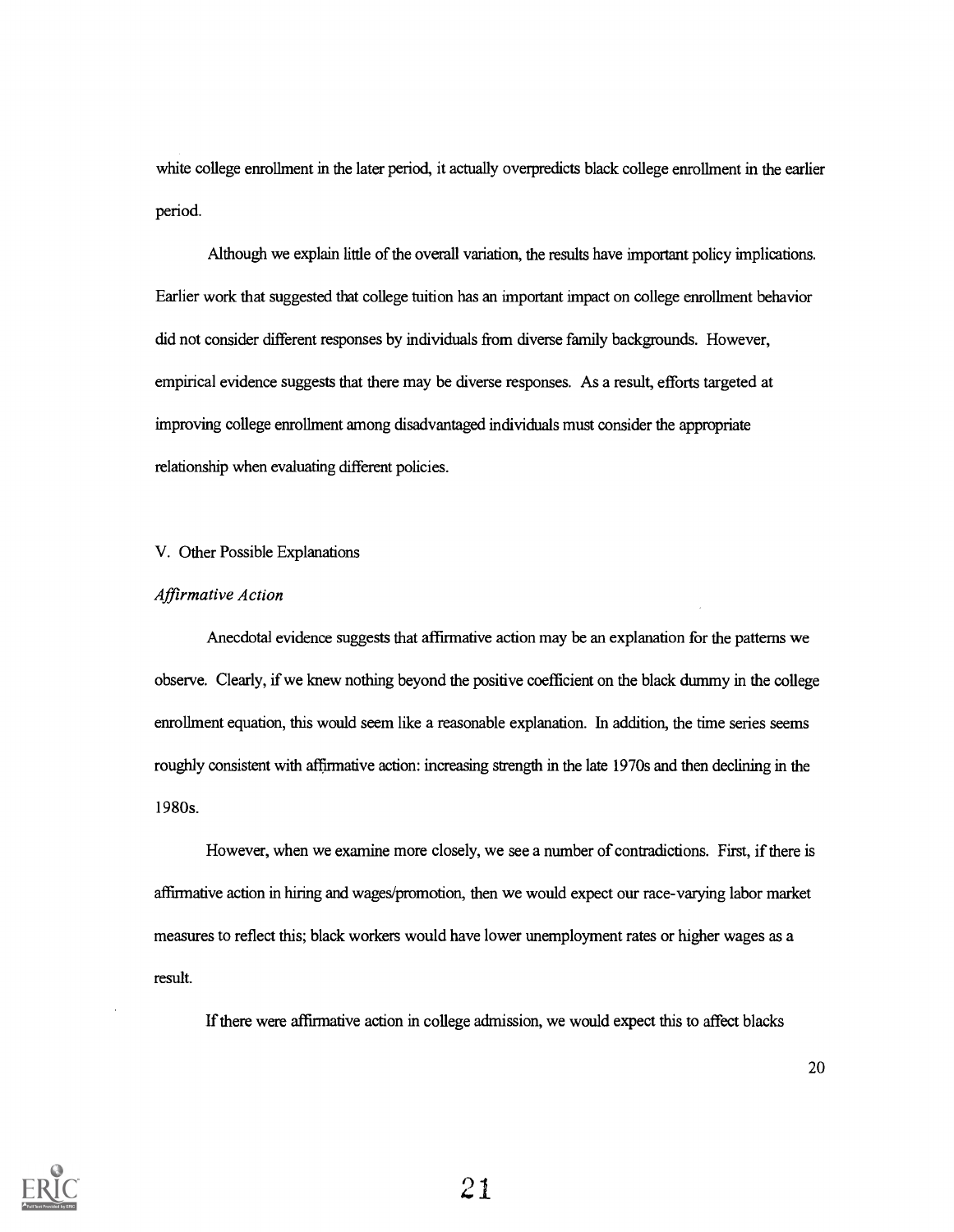across the SES spectrum and would thereby observe a level shift up of black enrollment instead of the pattern we observe, with low- SES blacks more likely and high-SES blacks less likely to attend college than equivalent whites. In addition, anecdotal evidence also suggests that colleges most likely to admit based on affirmative action would be those who would attempt to Acream-skim<sup>®</sup> the best black students; in this case, we would expect the opposite pattern from the cross-section we observe.

Directly testing the effects of affirmative action is difficult, however, because of the difficulty in measuring differences in the "effectiveness" of affirmative action in different states at different times. We can, however, compare the patterns we observe in two year- versus four year-colleges. Because many two year colleges have open enrollment, we would not expect to see the same relationship in two-year as in four-year college enrollment if affirmative action is the underlying cause. When we estimate a multinomial logit where the potential outcomes are no college enrollment, two-year college enrollment, and four-year college enrollment (Table 7), we see similar relationships for both types of college enrollment. In the earliest period, the lowest SES blacks are more likely to attend college than the equivalent whites for both two- and four-year colleges. In the middle period, this relationship persists among four year college enrollees but dissipates among the two-year college students. Finally, in the third period, this relationship has disappeared among all students, and blacks are unambiguously less likely to attend either type of college than equivalent whites. These results suggest that it is not affirmative action among the four-year colleges that is driving the relationship.<sup>17</sup>



<sup>&</sup>lt;sup>17</sup>We use the October CPS for this estimation because the March does not distinguish between enrollment in two-year and four-year colleges. It is interesting to note that, over this time period, the percentage of blacks attending two year colleges as a fraction of total blacks attending college is remaining relatively constant, as is this number for whites.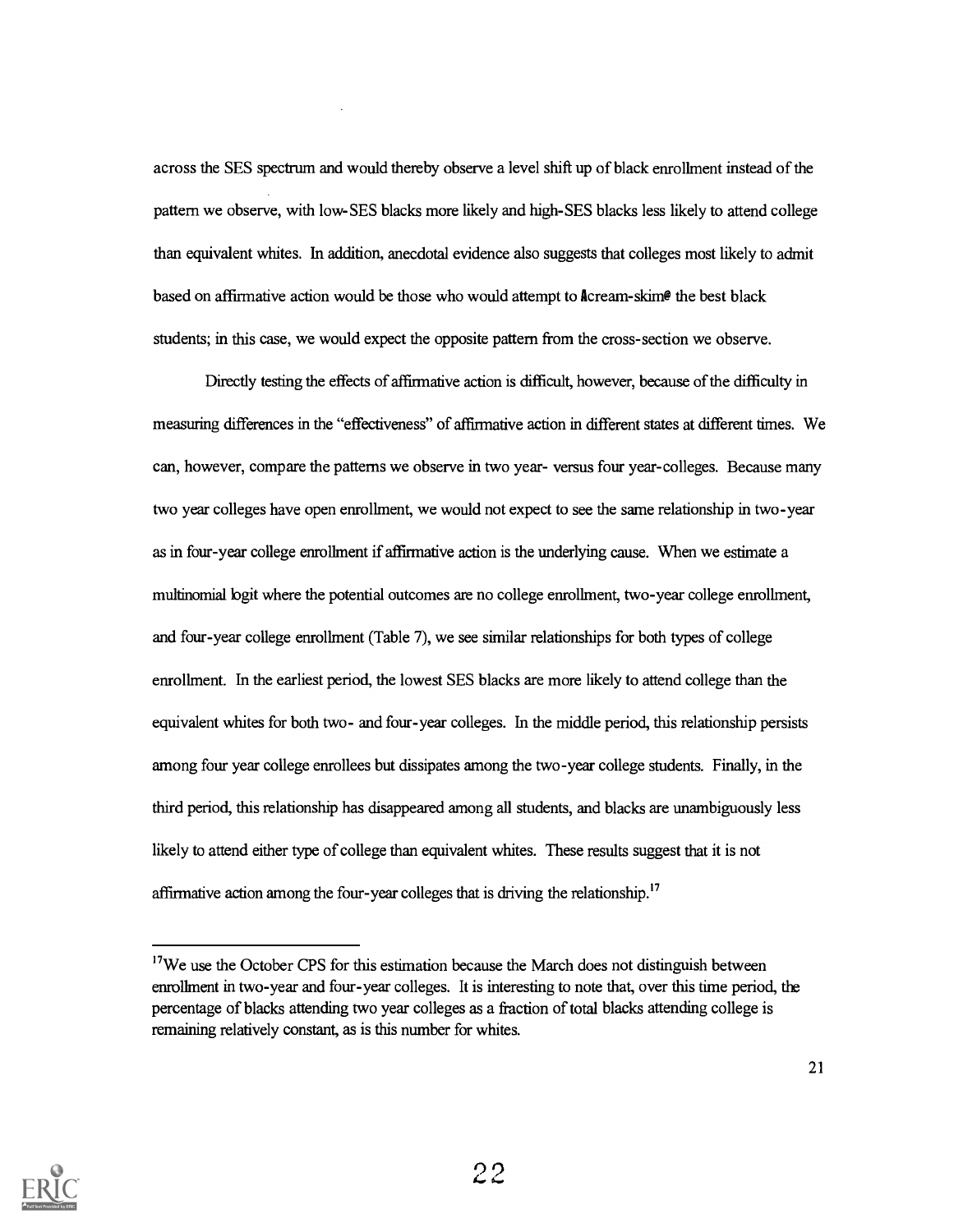# Credit Constraints/Pell Grants

There is also a literature that considers the effect of credit constraints on college enrollment decisions. If blacks face different credit constraints than whites, then one might expect to see different patterns of college enrollment by race. Cameron and Heckman (2001) examine this directly to determine whether differences in college enrollment by race are due to differences in family background or differences in the availability of credit. The authors conclude that it is family background, and not credit constraints, that explain the relationship between family characteristics and school attendance. In. contrast, Acemoglu and Pischke (2001) exploit changes in the distribution of family income to examine the effect of parental resources on college education and find evidence of large effects of family income on college enrollment.

In the CPS, we do not observe wealth, so it is difficult to test this directly. Our findings on this topic are mixed, however. Though the cross-section pattern we observe runs counter to traditional belief that poorer blacks are more credit constrained than equivalent whites, the fact that we find that tuition has such a strong impact on low SES blacks (and not blacks from wealthier backgrounds) may provide some support for the credit constraint argument.<sup>18</sup>

# Pell Grants



<sup>&</sup>lt;sup>18</sup> Another proposed explanation is differences in school quality by race. However, to observe the relationship we see, it would have to be the case that poorer Blacks, who receive lower quality education, are compensating by increasing the quantity. This runs counter to much of the evidence on the relationship between school quality and quantity, which suggests a positive relationship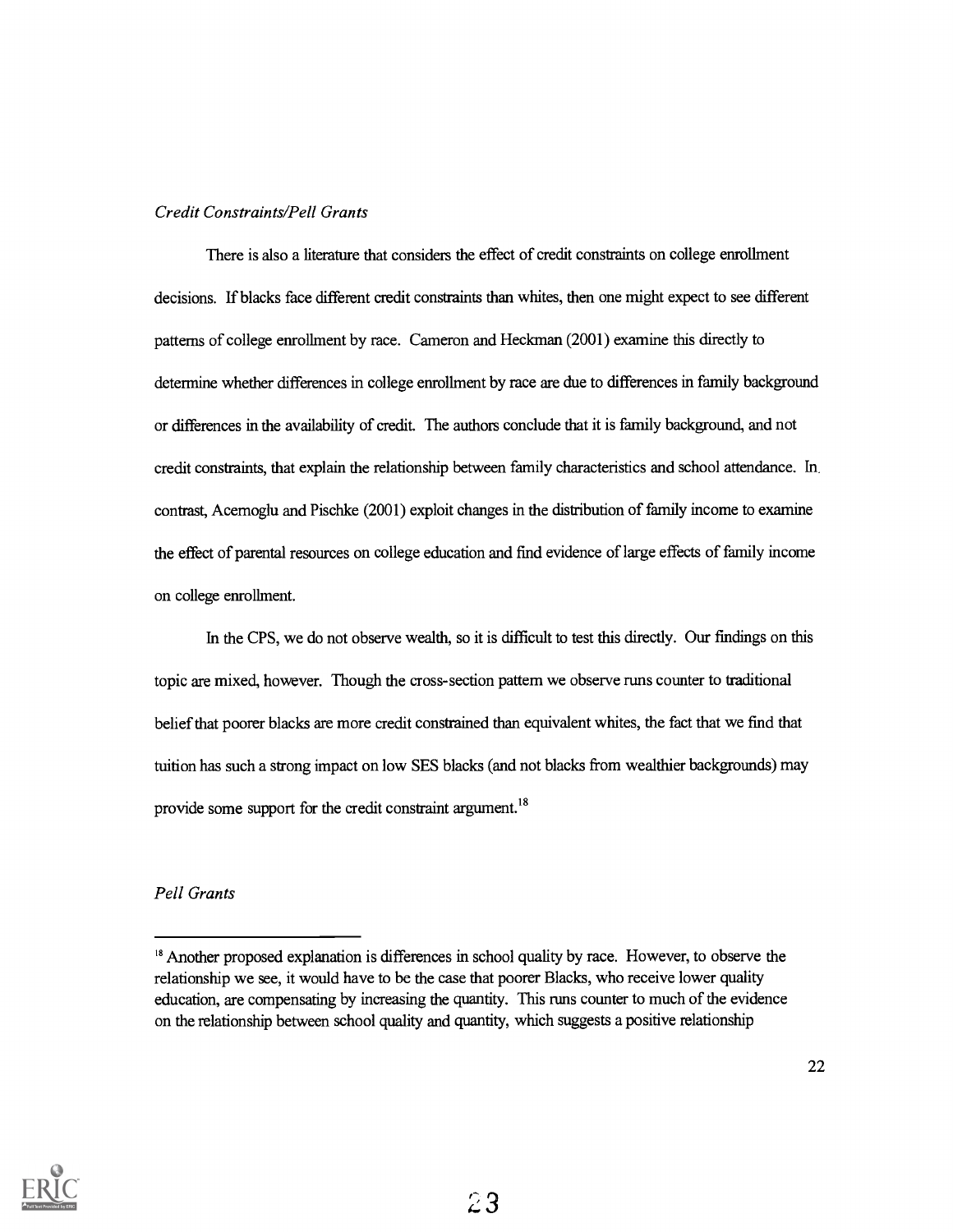Finally, Kane (1994) also considers the roll of financial aid in the form of Pell grants and finds little effect of changes in Pell grants on college enrollment. More specifically, he looks at the establishment of Pell grant awards and compares changes in college enrollment for eligible versus ineligible youths before and after the implementation of the program. He concludes that there is little evidence that those to whom the Pell grant program was targeted enjoyed particularly large increases in enrollment.

It is unlikely that changes in Pell grant generosity are driving the relationships we observe in the data. Given that Pell grants are not race-specific but instead are income specific, we should not expect to see differential effects of Pell grants within SES class; low-income individuals should benefit equally regardless of race. Additionally, we see similar results when we allow year\*SES effects, which should pick up any changes in the generosity of Pell Grants for low-SES individuals.

However, it may be the case that there are wealth differences among low- SES blacks and whites that we are unable to pick up in our dataset. Because we observe differential behavior by SES and race, this could be consistent with some sort of financial aid/credit constrain story. Further work needs to address this issue, focusing on the differential impact by family background.19

V. Conclusion

Although it is well-documented in the literature that, controlling for family background



between the two. (See Light and Strayer, 2000).

<sup>19</sup> Consistent with the findings in this paper, recent work by Linsenmeier, Rosen, and Rouse (2002) finds differential effects of financial aid packages on low-income blacks and whites when they focus on one university.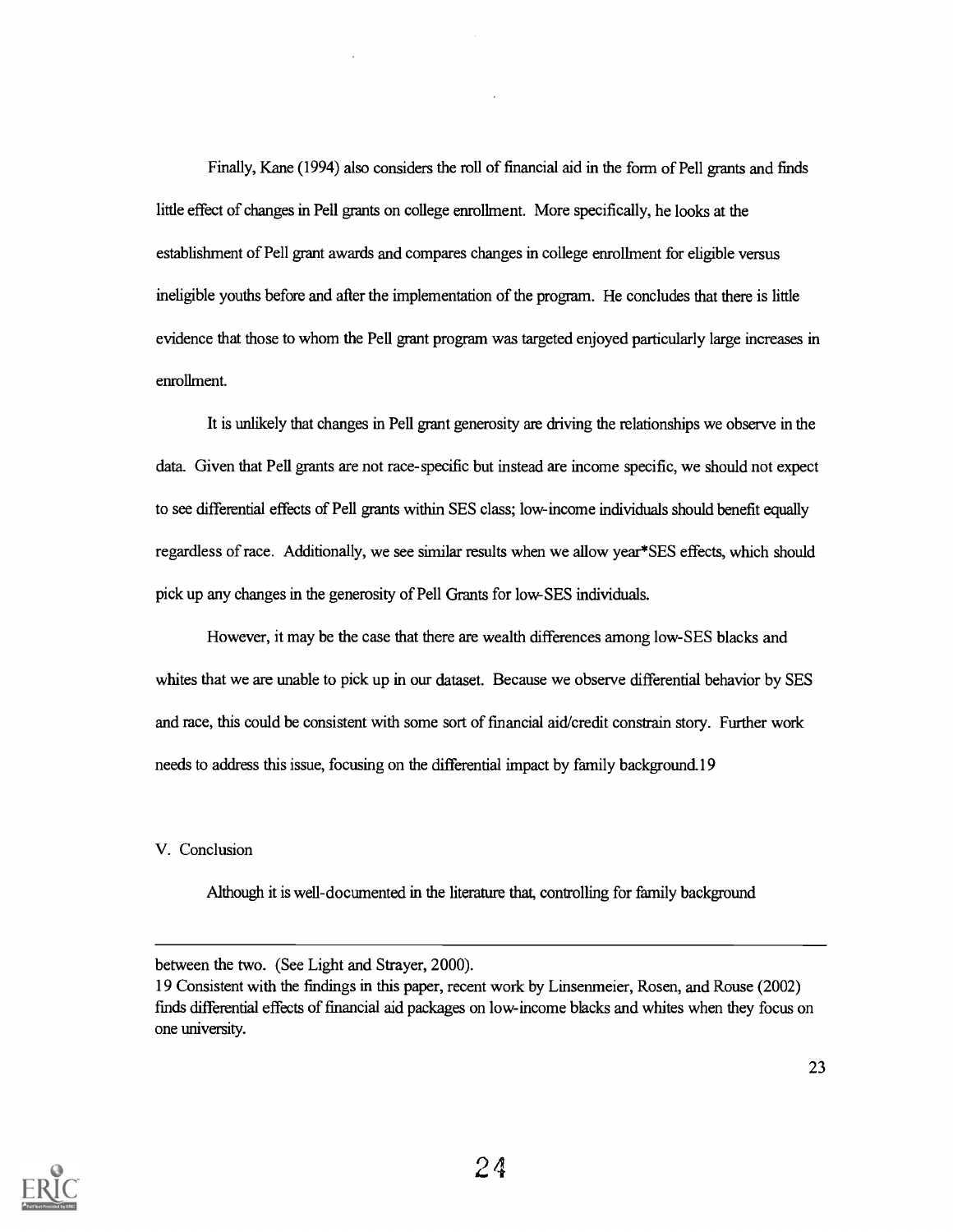characteristics, blacks are more likely to attend college than whites, very little work has focused on explaining this phenomenon. The literature instead has primarily focused on understanding the time series patterns of black college enrollment.

This paper attempts to understand what is driving this difference between black and white college enrollment. Interestingly, it is not the blacks at the high end of the family background spectrum who are more likely to attend college than their white counterparts; it is the blacks at the bottom of the SES spectrum who are driving this result. In addition, this relationship appears to flatten over time; by the 1990s, blacks at all parts of the SES spectrum are less likely to attend college than equivalent whites.

We examine possible explanations for this phenomenon and make a number of conclusions. First, contrary to earlier evidence, college tuition appears to explain very little of the observed pattern. Interestingly, we do uncover differential responses by individuals from different family backgrounds. As a result, although we explain little of the overall variation in college enrollment, the results have important policy implications. Earlier work that suggested that college tuition has an important impact on college enrollment behavior did not consider different responses by individuals from diverse family backgrounds. However, the empirical evidence suggests that there may be diverse responses. In particular, low-income blacks appear to be very sensitive to changes in tuition costs, while blacks from middle- or high- SES backgrounds are not. As a result, efforts targeted at improving college enrollment among disadvantaged individuals must consider the appropriate relationship when evaluating different policies.

While this paper has focused on differences between blacks and whites, these findings suggest

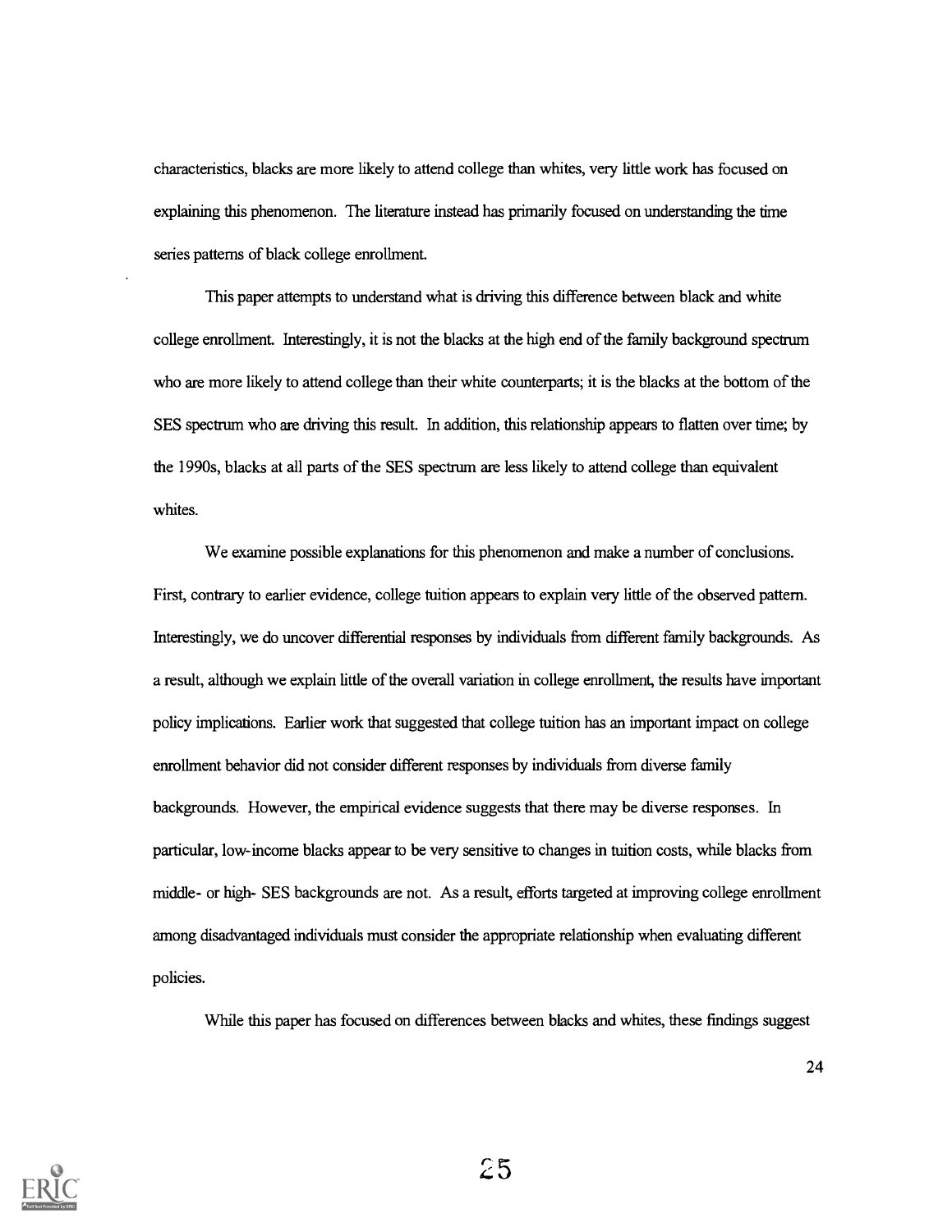the need for more extensive research when considering policies directed at the assimilation of more disadvantaged groups into the education system, and future research will extend this analysis to immigrants. It is not surprising that appropriate education policies vary for by race for different target groups. This research suggests that these policies must also take into account different behavioral responses based on family background characteristics as well.

 $\ddot{\phantom{1}}$ 

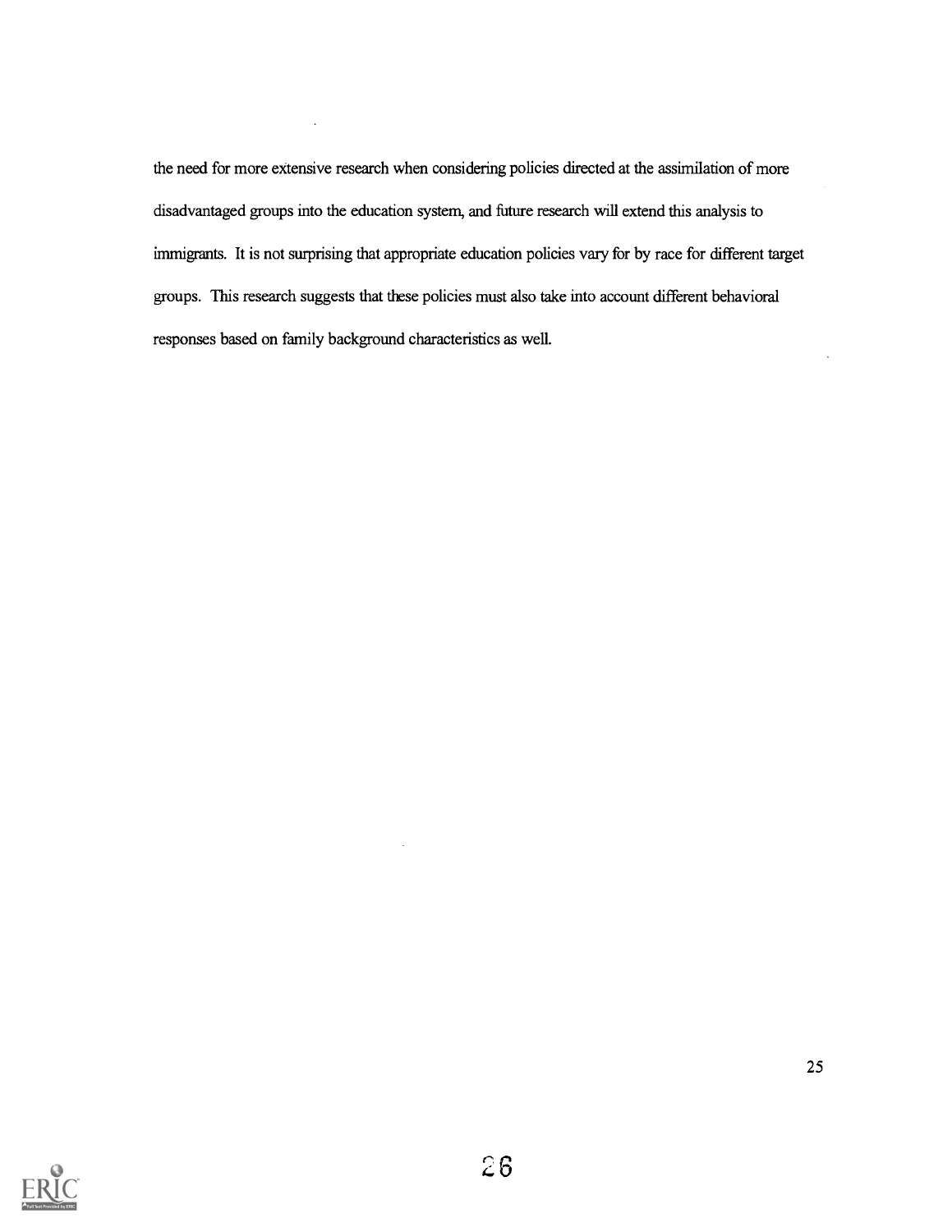# References

- Bound, John, and Richard B. Freeman (1992). AWhat Went Wrong? The Erosion of Relative Earnings and Employment among Young Black Men in the 1980s.<sup>@</sup> The Quarterly Journal of Economics 107 (1): 201-32.
- Cameron, Stephen V., and James J. Heckman (2001). AThe Dynamics of Educational Attainment for Black, Hispanic and White Males, *Journal of Political Economy*, forthcoming.
- (1998). ALife Cycle Schooling and Dynamic Selection Bias: Models and Evidence for Five Cohorts of American Males<sup>®</sup>, Journal-of-Political-Economy, 106(2), April.
- -------- (1993). AThe Nonequivalence of High School Equivalents, *Journal of Labor* Economics, 11(1), January: 1-47.
- Catsiapis, George (1987). AA Model of Educational Investment Decisions.@ The Review of Economics and Statistics 69.1: 33-41.
- Constantine, Jill M., and Laura Perna. AWhy Do So Many More Black Women than Black Men Enroll in College?@ unpublished manuscript.
- Hauser, Robert M (1993). ATrends in College Entry among Whites, Blacks, and Hispanics. *Studies of* Supply and Demand in Higher Education: A National Bureau of Economic Research Project Report. Eds. Charles T. Clotfelter and Michael Rothschild. Chicago and London: University of Chicago Press: 61-104.
- Kane, Thomas J (1994). ACollege Entry by Blacks since 1970: The Role of College Costs, Family Background, and the Returns to Education. *@ Journal of Political Economy* 102(5): 878-911.
- Fuller, Winship C., Charles F. Manski, and David A. Wise (1982). ANew Evidence on the Economic Determinants of Postsecondary Schooling Choices, *Journal of Human Resources*, 17(4), Fall: 477-98.

Linsenmeier, David M., Harvey S. Rosen, and Cecilia Elena Rouse (2002). "Financial Aid Packages and College Enrollment Decisions: An Econometric Case Study." NBER Working Paper No. 9228.

Pischke, J. S., and Daron Acemoglu (2001). "Changes in the Wage Structure, Family Income, and Children's Education." European Economic Review, 45: 890-904.

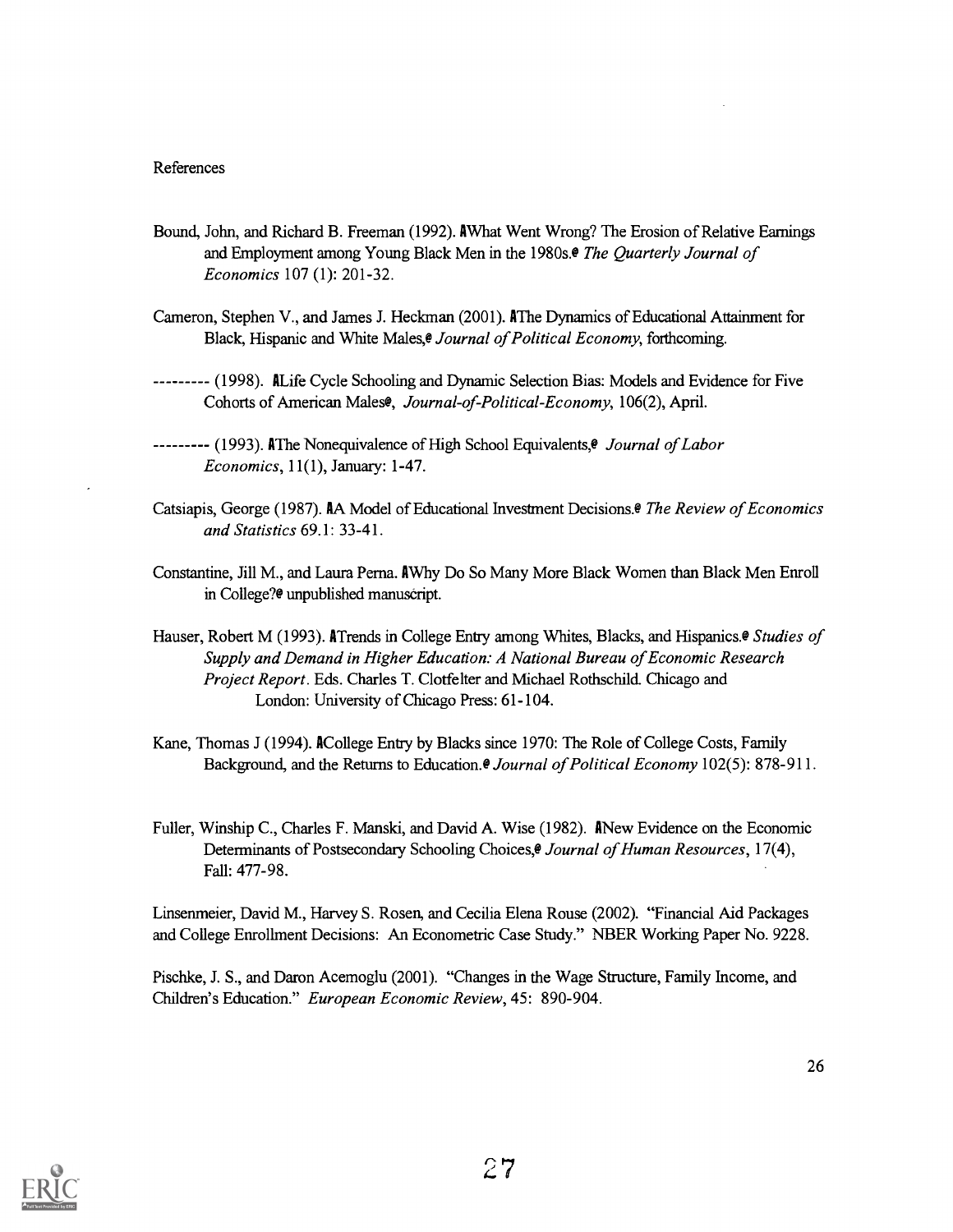- Rivkin, Steven G (1995). ABlack/White Differences in Schooling and Employment.@ The Journal of Human Resources 30(4): 826-52.
- Strayer, Wayne (2000). AThe Returns to School Quality: College Choice and Earnings.<sup>@</sup> unpublished manuscript.



 $\ddot{\phantom{0}}$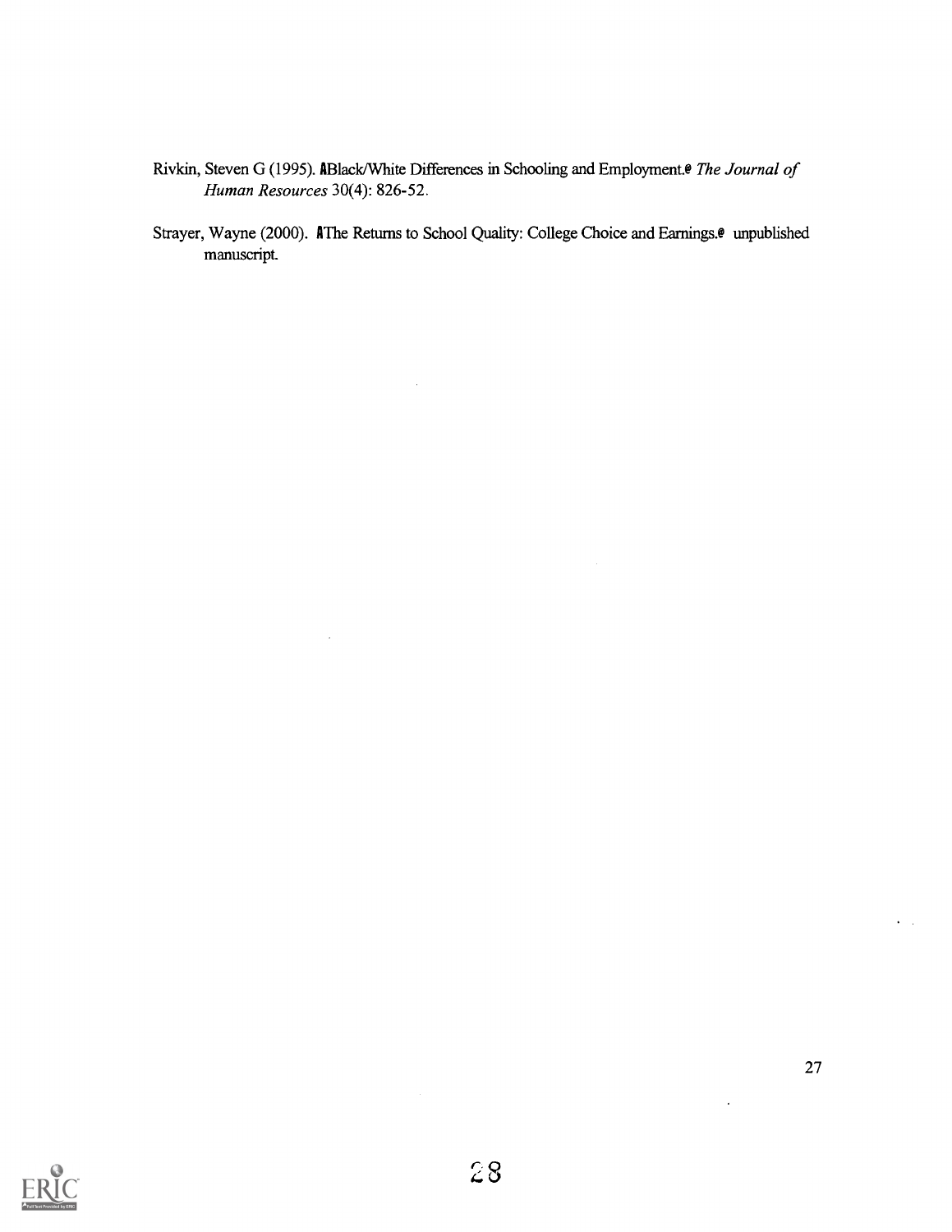|                      |        | (March CPS Data 1968-1998) |               |        |
|----------------------|--------|----------------------------|---------------|--------|
|                      | Whites |                            | <b>Blacks</b> |        |
|                      | Mean   | St Dev                     | Mean          | St Dev |
| <b>College Entry</b> | 0.66   | 0.47                       | 0.58          | 0.49   |
| Age                  | 18.6   | 0.49                       | 18.6          | 0.49   |
| Sex (Male=1)         | 0.49   | 0.50                       | 0.42          | 0.49   |
| Unemployed           | 0.07   | 0.25                       | 0.16          | 0.37   |
| Working              | 0.58   | 0.49                       | 0.37          | 0.48   |
| Not in Labor Force   | 0.35   | 0.48                       | 0.47          | 0.50   |
| Income               | 4,686  | 5,537                      | 2,820         | 4,650  |
| Family Income        | 53,562 | 37,245                     | 35,441        | 26,947 |
| $\#$ in Household    | 4.5    | 1.5                        | 5.0           | 2.0    |
| Single Mother        | 0.12   | 0.33                       | 0.41          | 0.49   |
| Mother s Education   | 12.8   | $2.2\,$                    | 12.0          | 2.6    |
| Mother on Welfare    | 0.008  | 0.09                       | 0.08          | 0.26   |
| Father-s Education   | 13.2   | 2.9                        | 11.4          | 3.3    |
| Live in City         | 0.16   | 0.36                       | 0.48          | 0.50   |
| Live in Rural        | 0.28   | 0.45                       | 0.21          | 0.41   |
| Live in East         | 0.34   | 0.47                       | 0.30          | 0.46   |
| Live in Midwest      | 0.30   | 0.46                       | 0.19          | 0.39   |
| Live in South        | 0.16   | 0.37                       | 0.37          | 0.48   |
| Live in West         | 0.21   | 0.40                       | 0.14          | 0.35   |
| Tuition              | 1,826  | 696                        | 1,779         | 714    |
| Unemployment Rate    | .05    | .015                       | .06           | .029   |
| College Premium      | 1.33   | 0.22                       | 1.39          | 0.20   |
| ${\bf N}$            |        | 43,768                     |               | 4,851  |

Table 1 Summary Statistics



 $\sim$ 

 $\ddot{\phantom{a}}$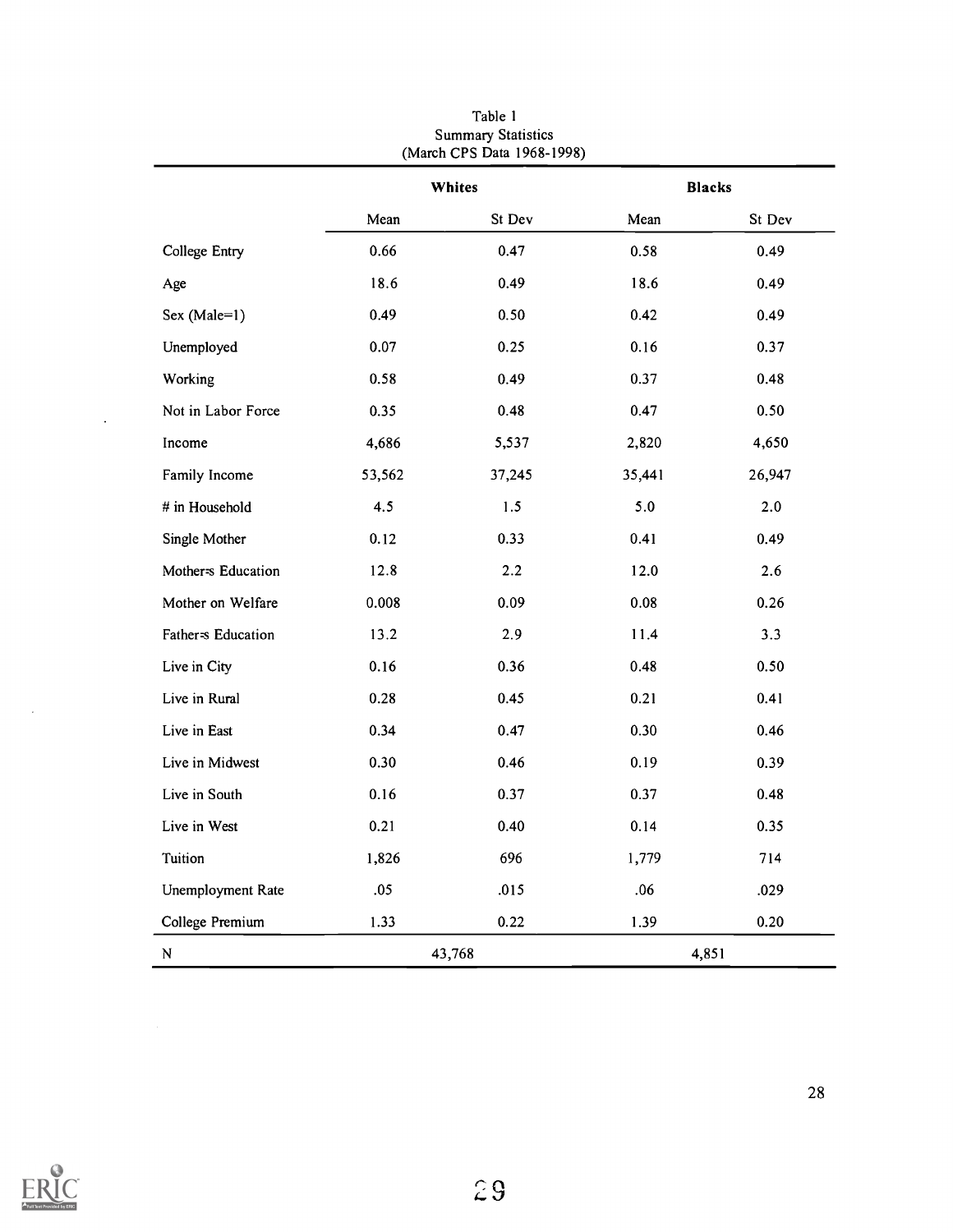|                     | Whites | <b>Blacks</b> |
|---------------------|--------|---------------|
| <b>Total</b>        |        |               |
| 1973-1978           | .61    | .56           |
| 1979-1989           | .64    | .57           |
| 1990-1998           | .74    | .59           |
|                     |        |               |
| Period 1: 1973-1978 |        |               |
| Bottom 20%          | .31    | $.45*$        |
| Middle 60%          | .60    | .61           |
| Top 20%             | .89    | .91           |
|                     |        |               |
| Period 2: 1979-1989 |        |               |
| Bottom 20%          | .36    | $.41*$        |
| Middle 60%          | .64    | .64           |
| Top 20%             | .91    | .89           |
|                     |        |               |
| Period 3: 1990-1998 |        |               |
| Bottom 20%*         | .46    | $.38*$        |
| Middle 60%          | .75    | $.68*$        |
| Top 20%             | .93    | $.88*$        |

| Table 2                                                           |
|-------------------------------------------------------------------|
| <b>Average College Enrollment Rates for High School Graduates</b> |
| by SES Category and Period                                        |

 $\mathcal{L}_{\mathcal{A}}$ 

Source: March CPS. Individuals were divided into SES categories based on a predicted values from a regression relating college enrollment to family background characteristics by year using the pooled sample of blacks and whites. \* indicates statistical difference between black and white averages at the 5% level.



 $\ddot{\phantom{a}}$ 

 $\cdot$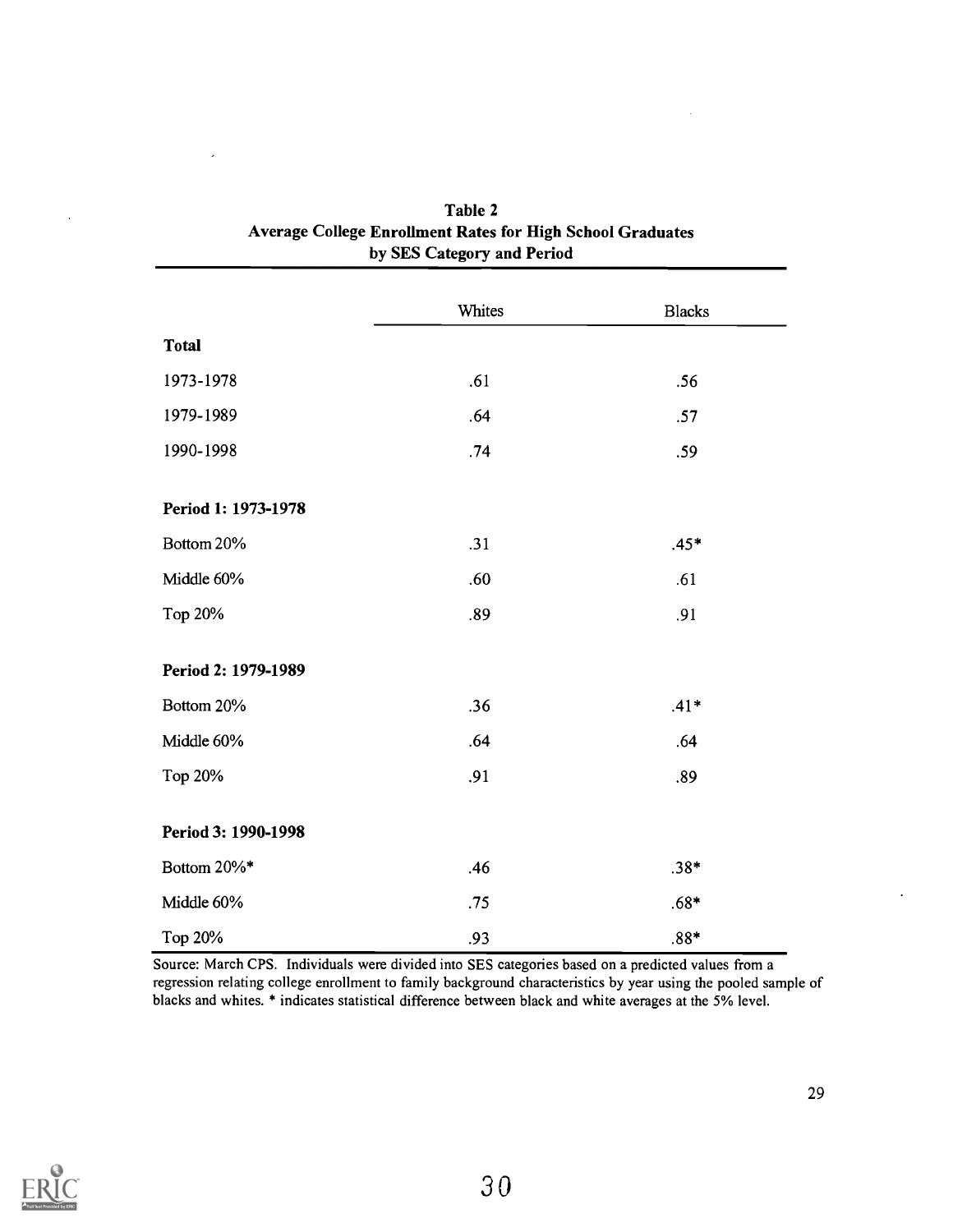|                     | Men    |               | Women  |               |
|---------------------|--------|---------------|--------|---------------|
|                     | Whites | <b>Blacks</b> | Whites | <b>Blacks</b> |
| Period 1: 1973-1978 |        |               |        |               |
| Bottom 20%          | .31    | .41           | .31    | .48           |
| Middle 60%          | .60    | .54           | .59    | .66           |
| Top 20%             | .90    | .89           | .88    | .92           |
| Period 2: 1979-1989 |        |               |        |               |
| Bottom 20%          | .35    | .38           | .38    | .44           |
| Middle 60%          | .63    | .62           | .66    | .65           |
| Top 20%             | .90    | .88           | .91    | .90           |
| Period 3: 1990-1998 |        |               |        |               |
| Bottom 20%          | .44    | .38           | .50    | .39           |
| Middle 60%          | .74    | .68           | .76    | .69           |
| Top 20%             | .93    | .92           | .94    | .87           |

| Table 3                                                   |
|-----------------------------------------------------------|
| <b>College Enrollment Rates for High School Graduates</b> |
| by SES Category and Period                                |
| Men and Women                                             |

Source: March CPS. Individuals were divided into SES categories based on a predicted values from a regression relating college enrollment to family background characteristics by year using the pooled sample of blacks and whites.



30

 $\bar{z}$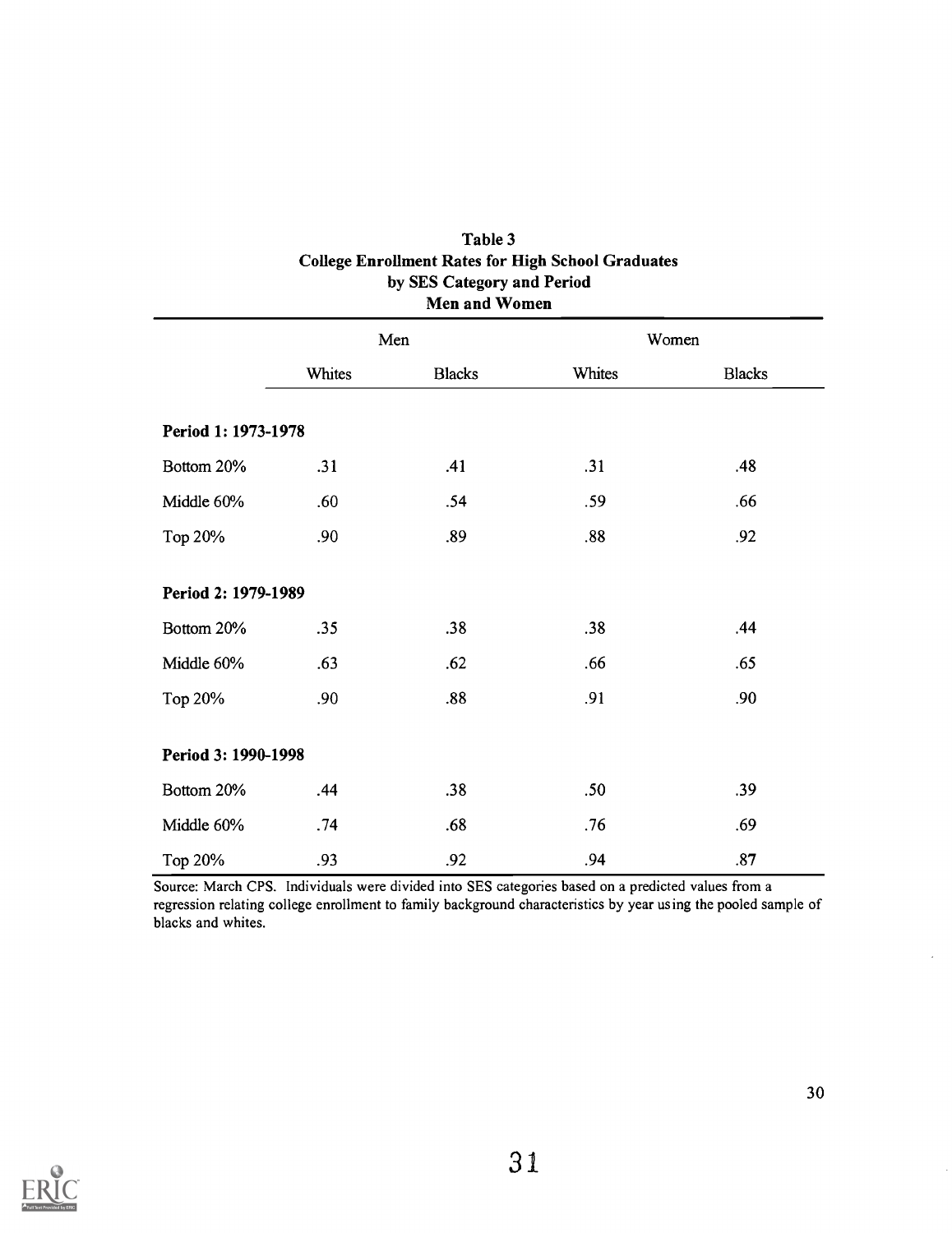| <b>Coefficients Reflect Partial Derivatives</b> |                           |                   |  |  |
|-------------------------------------------------|---------------------------|-------------------|--|--|
| Dependent variable:<br>College Enrollment       | (1)                       | (2)               |  |  |
|                                                 | <b>Racial Differences</b> |                   |  |  |
| Period 1: 1973-1978                             |                           |                   |  |  |
| <b>Black</b>                                    | $.14**$<br>(.01)          | $.17**$<br>(.02)  |  |  |
| Black*Mid SES                                   |                           | $-09**$<br>(.04)  |  |  |
| Black*High SES                                  |                           | $-.08$<br>(.07)   |  |  |
| Period 2: 1979-1989                             |                           |                   |  |  |
| <b>Black</b>                                    | $.09**$<br>(.01)          | $.12**$<br>(.02)  |  |  |
| Black*Mid SES                                   |                           | $-.07**$<br>(.03) |  |  |
| Black*High SES                                  |                           | $-.11$<br>(.07)   |  |  |
| Period 3: 1990-1998                             |                           |                   |  |  |
| <b>Black</b>                                    | $-.06***$<br>(.02)        | $-06**$<br>(.03)  |  |  |
| Black*Mid SES                                   |                           | .001<br>(.03)     |  |  |
| Black*High SES                                  |                           | $-.05$<br>(.06)   |  |  |

# Table 4 College Enrollment for High School Graduates: Probit Results (Standard Errors in Parenthesis)

 $\sim$ 

Source: March CPS. All standard errors are adjusted for clustering at the state level.

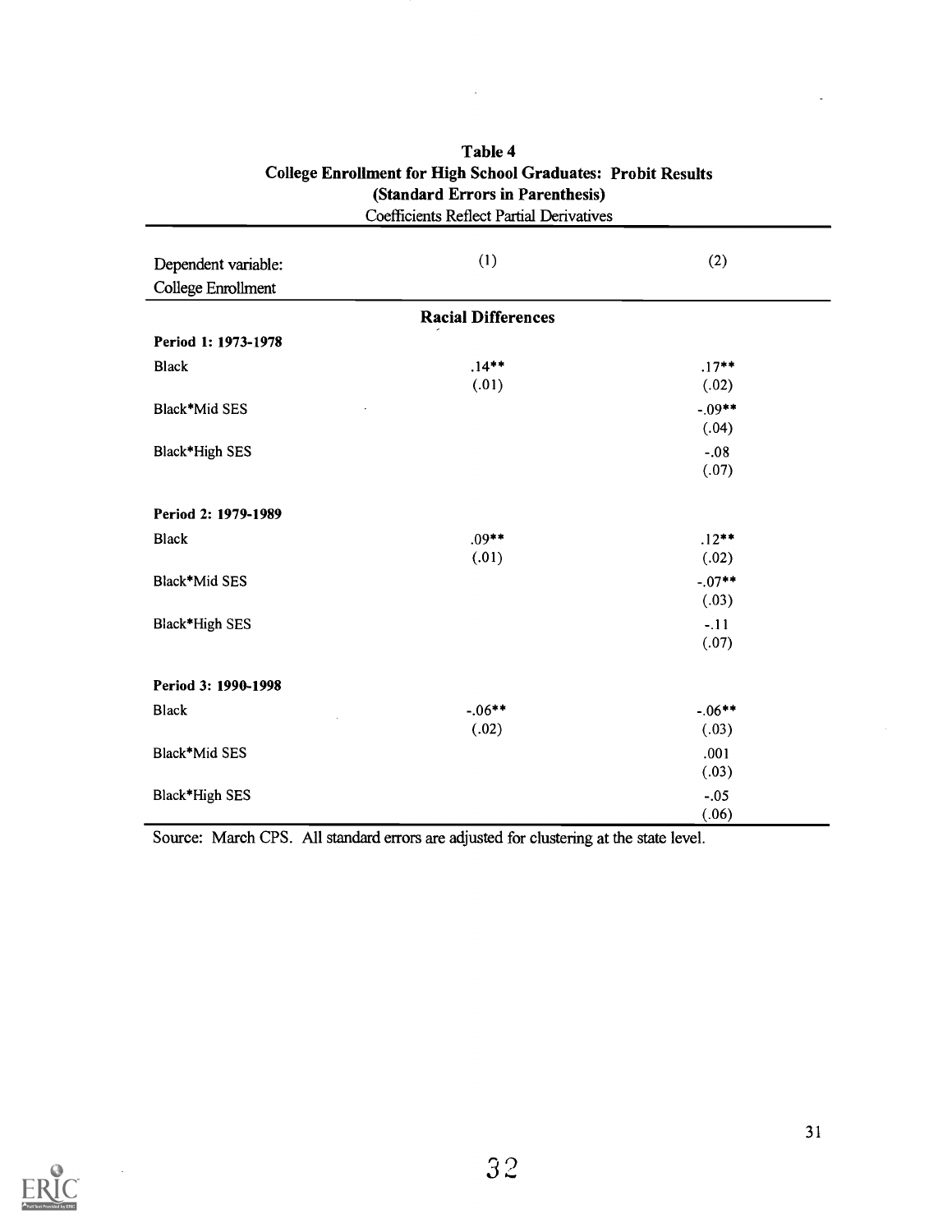| Dependent variable:<br>College Enrollment | (1)                      | (2)                |
|-------------------------------------------|--------------------------|--------------------|
|                                           | <b>Family Background</b> |                    |
| Mothers Education                         |                          |                    |
| High School Graduate                      | $.13**$                  | $.10**$            |
|                                           | (.01)                    | (.01)              |
| Some College                              | $.25**$                  | $.21**$            |
|                                           | (.01)                    | (.01)              |
| College or More                           | $.30**$                  | $.27**$            |
|                                           | (.01)                    | (.01)              |
| Fathers Education                         |                          |                    |
| High School Graduate                      | $.10**$                  | $.07**$            |
|                                           | (.01)                    | (.01)              |
| Some College                              | $.19**$                  | $.16***$           |
|                                           | (.01)                    | (.01)              |
| College or More                           | $.29**$                  | $.25**$            |
|                                           | (.01)                    | (.01)              |
|                                           |                          |                    |
| On Welfare                                | $-.12**$                 | $-.11**$           |
|                                           | (.02)                    | (.02)              |
| log(Family Income)                        | $-.02**$                 | $-.01**$           |
|                                           | (.003)                   | (.003)             |
| log(Family Income)2                       | $.004***$<br>(.001)      | $.004**$<br>(.001) |
|                                           |                          |                    |
| log(Family Size)                          | $-.08***$<br>(.01)       | $-.07**$<br>(.01)  |
|                                           | $-.08***$                | $-.06**$           |
| Male                                      | (.01)                    | (.01)              |
| Center City                               | .01                      | .01                |
|                                           | (.01)                    | (.01)              |
| Rural                                     | $-.02$                   | $-.01$             |
|                                           | (.012)                   | (.01)              |
| Midwest                                   | $-.02$                   | $-.01$             |
|                                           | (.02)                    | (.02)              |
| South                                     | $-.01$                   | $-.01$             |
|                                           | (.03)                    | (.02)              |
| West                                      | $-.04*$                  | $-.04$             |
|                                           | (.03)                    | (.024)             |
| ${\bf N}$                                 | 48,634                   | 48,634             |
| Pseudo R2                                 | .1364                    | .1384              |

# Table 4 (Continued) College Enrollment for High School Graduates: Probit Results (Standard Errors in Parenthesis) Coefficients Reflect Partial Derivatives

Regression also includes period indicators, SES indicators, an indicator if the individual is 19 years old, and an indicator if the individual grew up in a single parent household. All standard errors are adjusted for clustering at the state level.

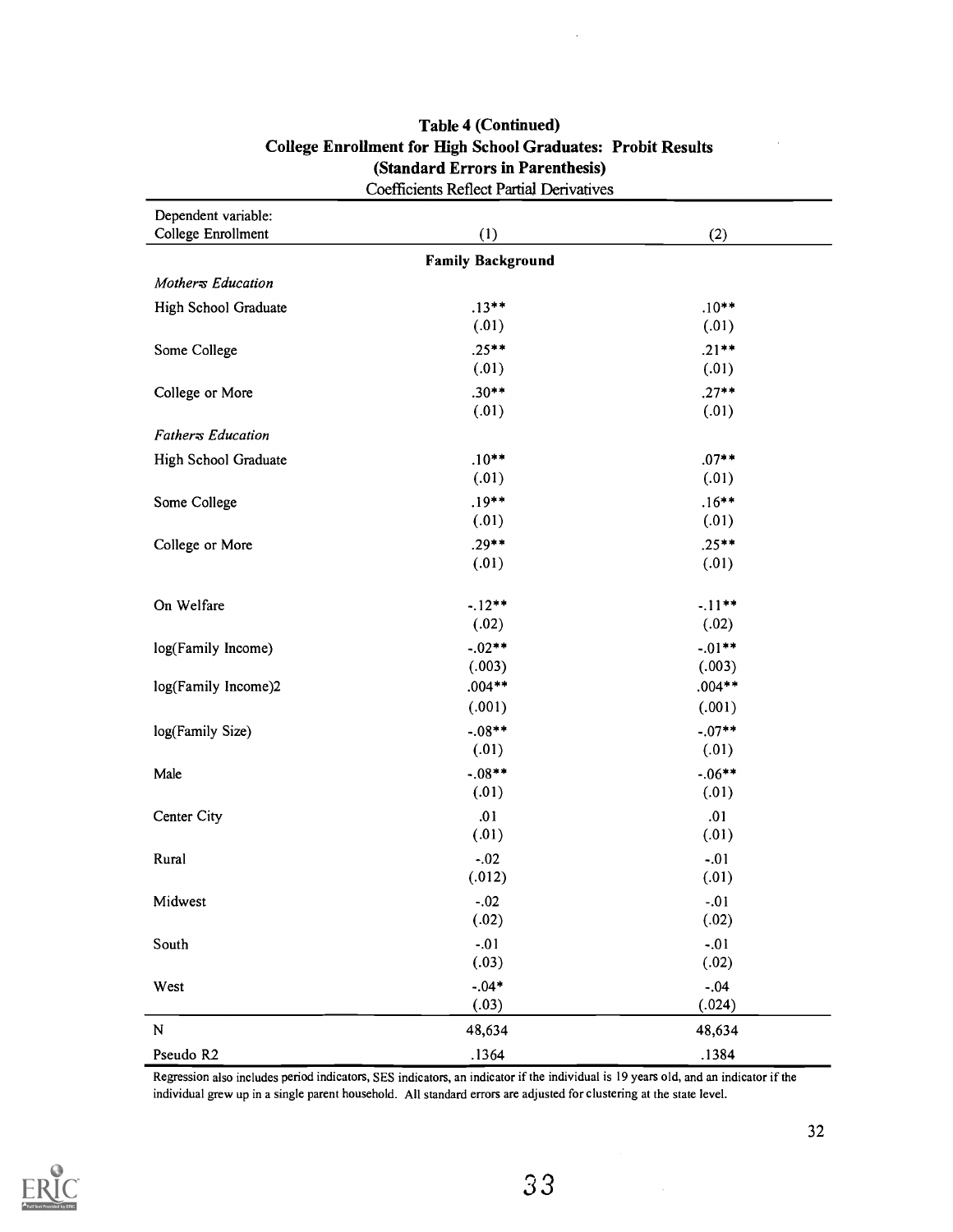|                     | Whites | <b>Blacks</b> |
|---------------------|--------|---------------|
| Period 1: 1973-1978 |        |               |
| Bottom 20%          | .32    | .29           |
| Middle 60%          | .60    | $.55*$        |
| Top 20%             | .87    | $.74*$        |
| Period 2: 1979-1989 |        |               |
| Bottom 20%          | .36    | $.28*$        |
| Middle 60%          | .65    | $.58*$        |
| Top 20%             | .89    | $.78*$        |
| Period 3: 1990-1998 |        |               |
| Bottom 20%          | .46    | $.30*$        |
| Middle 60%          | .76    | $.60*$        |
| Top 20%             | .91    | $.79*$        |

# Table 5 Average College Enrollment Rates for High School Graduates by SES Category and Period Race-Specific SES Distribution

Black and white SES distributions are determined separately based on race- and year-specific regressions relating college enrollment to family background characteristics. Black individuals were ranked based on the predicted values from their own regression and then compared to individuals in the same percentile of the white distribution. \* indicates statistical difference between black and white averages at the 5% level.



 $\bar{z}$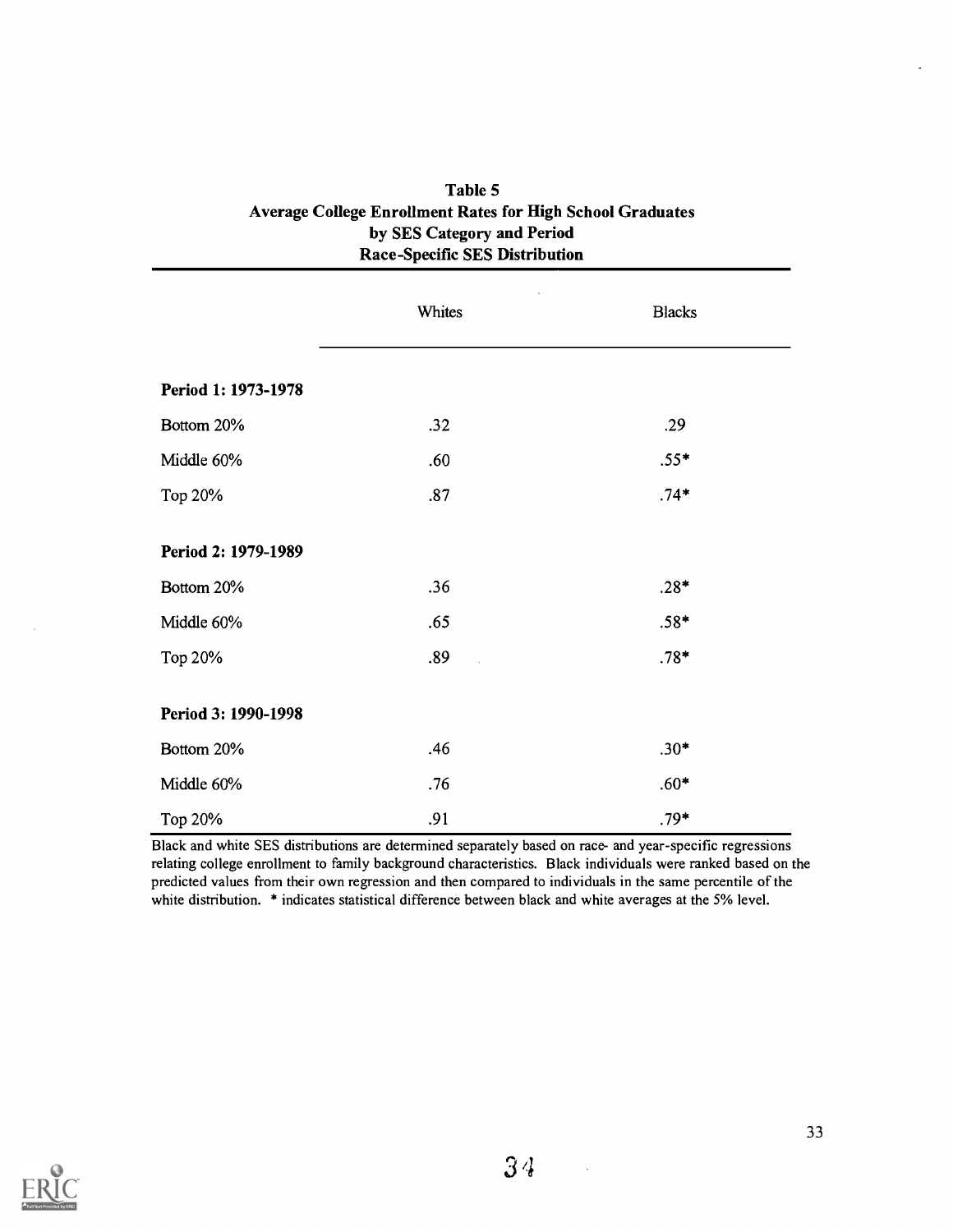| <b>Coefficients Represent Partial Derivatives</b> |          |          |        |               |
|---------------------------------------------------|----------|----------|--------|---------------|
|                                                   |          | Whites   |        | <b>Blacks</b> |
| College Premium                                   | $.20**$  | $.14***$ | $-.12$ | $-.21*$       |
|                                                   | (.07)    | (.07)    | (.11)  | (.12)         |
| College Premium *Mid SES                          |          | .04      |        | .12           |
|                                                   |          | (.05)    |        | (.10)         |
| College Premium *High SES                         |          | $.07*$   |        | .20           |
|                                                   |          | (.04)    |        | (.17)         |
| Unemployment Rate                                 | $.93**$  | $1.3**$  | $-.31$ | $-.21$        |
|                                                   | (.35)    | (.61)    | (.95)  | (1.05)        |
| Unemployment Rate*Mid SES                         |          | $-.49$   |        | $-.14$        |
|                                                   |          | (.59)    |        | (.59)         |
| Unemployment Rate*High SES                        |          | $-.52$   |        | $-.20$        |
|                                                   |          | (.63)    |        | (1.20)        |
| Log(Tuition)                                      | $-.78**$ | $-.77*$  | $-.99$ | $-2.2$ **     |
|                                                   | (.32)    | (.45)    | (.65)  | (.64)         |
| Tuition*Mid SES                                   |          | .08      |        | $2.02**$      |
|                                                   |          | (.47)    |        | (.69)         |
| Tuition*High SES                                  |          | .50      |        | 2.25          |
|                                                   |          | (.44)    |        | (1.51)        |
|                                                   | $.05**$  | $.05*$   | .07    | $.16***$      |
| Log(Tuition) Squared                              | (.02)    | (.03)    | (.05)  | (.04)         |
| Tuition*Mid SES                                   |          | $-.01$   |        | $-.13**$      |
|                                                   |          | (.03)    |        | (.05)         |
| Tuition*High SES                                  |          | $-.04$   |        | $-.15$        |
|                                                   |          | (.03)    |        | (.10)         |
| $\overline{N}$                                    | 43,768   | 43,768   | 4,851  | 4,851         |
| Pseudo R2                                         | .1484    | .1500    | .0989  | .1182         |

# Table 6 College Enrollment for High School Graduates Probit Results Standard Errors in Parentheses

Regressions also include mothers education, fathers education, welfare status, log(family income) and its squared term, log(family size), sex, region, central city, and rural indicators. All standard errors are adjusted for clustering at the state level.



 $\ddot{\phantom{a}}$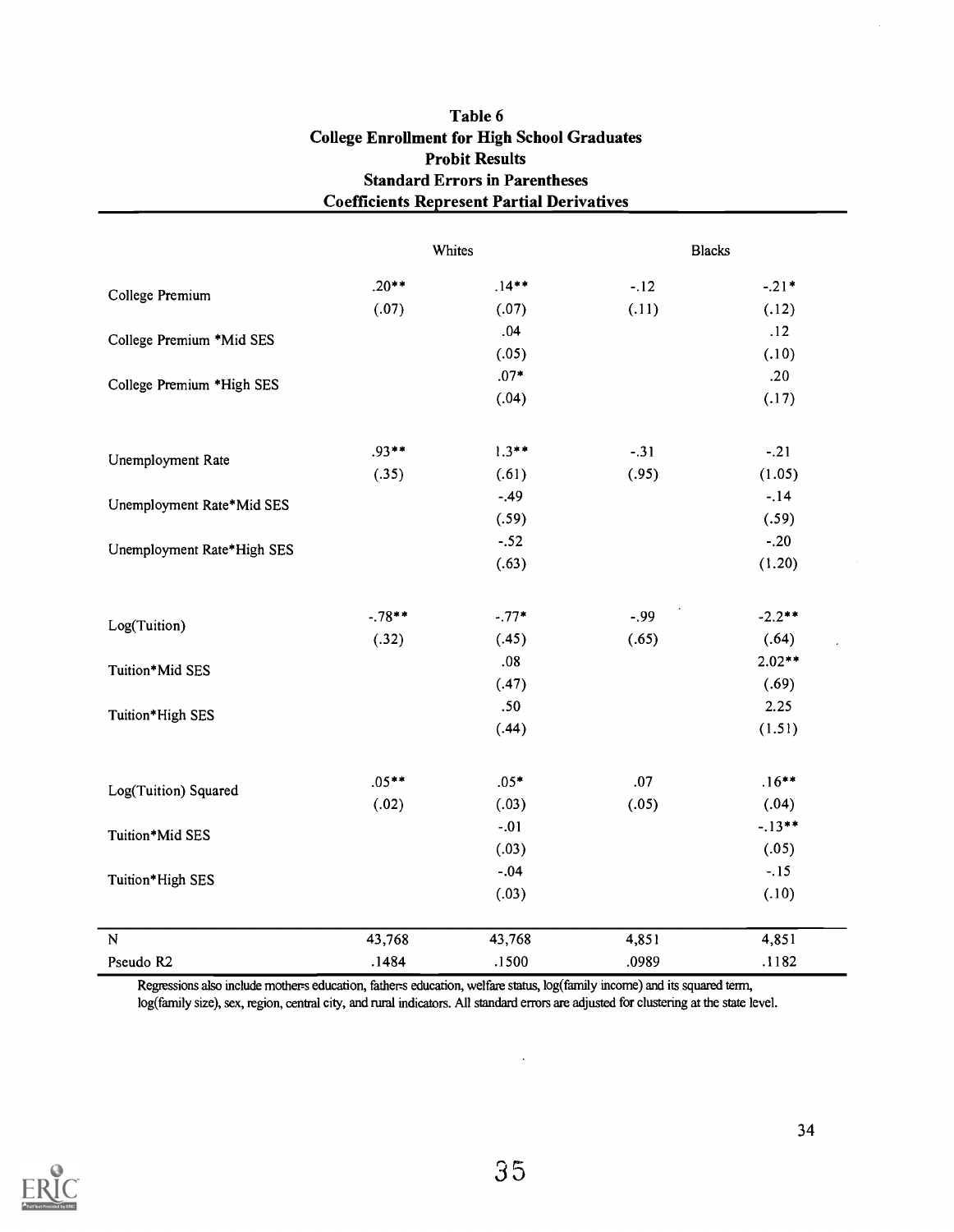|                     | 2 Year College | 4 Year College |
|---------------------|----------------|----------------|
| Period 1: 1973-1978 |                |                |
| <b>Black</b>        | $.23*$         | $.28**$        |
|                     | (.13)          | (.11)          |
| Black*Mid SES       | $-.26$         | $-.11$         |
|                     | (.16)          | (.13)          |
| Black*High SES      | $-1.2**$       | $-19$          |
|                     | (.41)          | (.26)          |
| Period 2: 1979-1989 |                |                |
| <b>Black</b>        | $-.12$         | $.16***$       |
|                     | (.10)          | (.09)          |
| Black*Mid SES       | $-.23*$        | $-.28**$       |
|                     | (.12)          | (.10)          |
| Black*High SES      | .04            | $-51**$        |
|                     | (.25)          | (.21)          |
| Period 3: 1990-1998 |                |                |
| <b>Black</b>        | $-.42**$       | $-.30**$       |
|                     | (.14)          | (.12)          |
| Black*Mid SES       | .13            | .18            |
|                     | (.16)          | (.14)          |
| Black*High SES      | $-.03$         | $-.47**$       |
|                     | (.32)          | (.27)          |

| Table 7                                                          |  |
|------------------------------------------------------------------|--|
| Multinomial Logit of College Enrollment of High School Graduates |  |
| 2-Year Versus 4-Year Colleges                                    |  |
| (Standard Errors in Parentheses)                                 |  |

Source: October CPS. These results represent partial results from a multinomial logit, run separately by period, with three outcome possibilities: no college, two-year college, and four-year college enrollment. Other variables included in the regression include mothers education (four categories), father's education (four categories), log of family income, log of family size, an age dummy indicating if the individual is 18, inner city/rural indicators, region indicators, sex, an indicator if the individual is part of a single parent household, and year dummies. Level effects of all interactions are included. SES distributions are determined based on predicted values from year-specific regressions relating college enrollment to family background characteristics. All standard errors are adjusted for clustering at the state level.

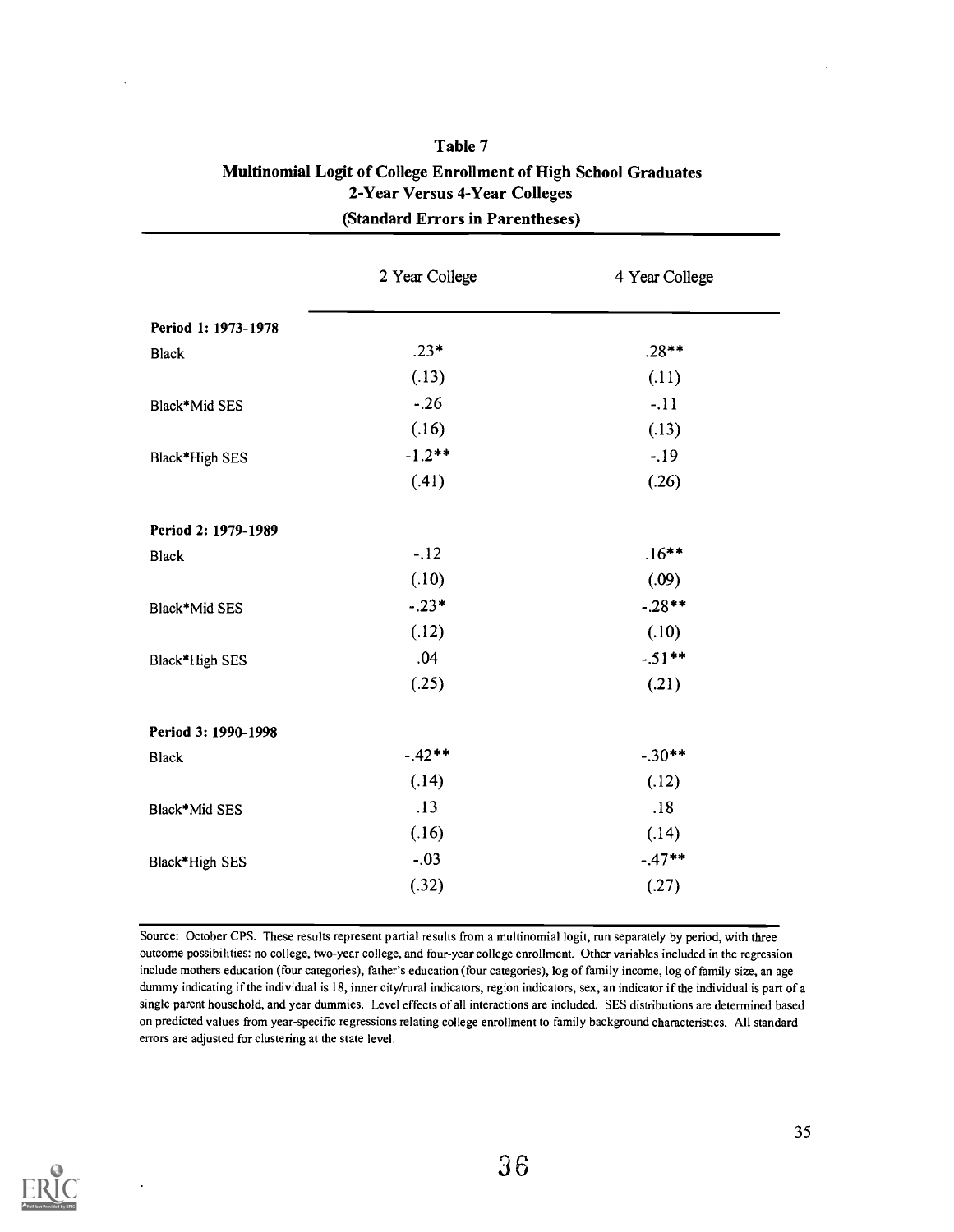| <b>Appendix Table 1</b>                                                         |  |
|---------------------------------------------------------------------------------|--|
| <b>Test of Match Selectivity</b>                                                |  |
| <b>Family Background Characteristics of Matched 18/19 Year Olds (1973-1998)</b> |  |
| versus Matched 15/16 Year Olds (1970-1995)                                      |  |

 $\ddot{\phantom{0}}$ 

|                           | <b>Whites</b>   |                 | <b>Blacks</b>   |                 |  |
|---------------------------|-----------------|-----------------|-----------------|-----------------|--|
|                           | 15/16 Year Olds | 18/19 Year Olds | 15/16 Year Olds | 18/19 Year Olds |  |
| <b>Motherss Education</b> |                 |                 |                 |                 |  |
| High School Graduate      | .46             | .44             | .33             | .32             |  |
| Some College              | .16             | .16             | .11             | .12             |  |
| College or More           | .12             | .12             | .05             | .05             |  |
| <b>Father-s Education</b> |                 |                 |                 |                 |  |
| High School Graduate      | .32             | .31             | .16             | .16             |  |
| Some College              | .14             | .13             | .06             | .07             |  |
| College or More           | .19             | .18             | .04             | .04             |  |
| Single Parent Household   | .15             | .17             | .48             | .51             |  |
| On Welfare                | .03             | .02             | .22             | .18             |  |
| Family Income             | 53,575          | 43,362          | 28,150          | 24,715          |  |
| Household Size            | 6.2             | 4.1             | 6.5             | 4.9             |  |
| Male                      | .51             | .49             | .49             | .47             |  |
|                           | .16             | .17             | .51             | .50             |  |
| Center City               |                 |                 |                 |                 |  |
| Rural                     | .34             | .31             | .26             | .23             |  |
| Midwest                   | .30             | .29             | .20             | .19             |  |
| South                     | .18             | .18             | .40             | .38             |  |
| West                      | .23             | .24             | .13             | .13             |  |
| ${\bf N}$                 | 107,203         | 90,342          | 17,917          | 14,380          |  |

Source: March CPS.



 $\sim 10$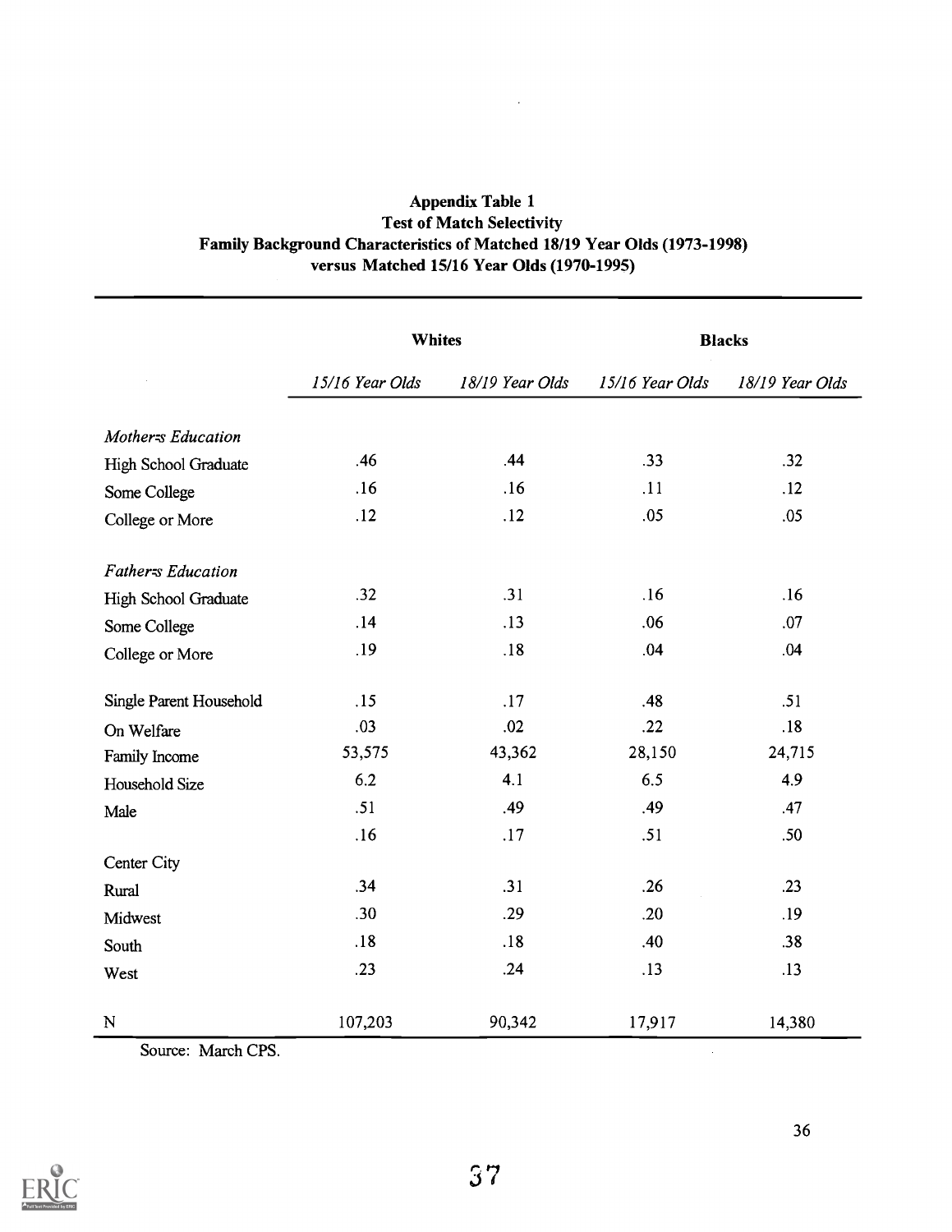| <b>Appendix Table 2</b>                        |  |
|------------------------------------------------|--|
| <b>College Enrollment Rates</b>                |  |
| by SES Category and Period                     |  |
| Without Conditioning on High School Graduation |  |

|                     | Whites | <b>Blacks</b> |
|---------------------|--------|---------------|
| Period 1: 1973-1978 |        |               |
| Bottom 20%          | .18    | .24           |
| Middle 60%          | .49    | .50           |
| Top 20%             | .85    | .86           |
| Period 2: 1979-1989 |        |               |
| Bottom 20%          | .19    | .23           |
| Middle 60%          | .53    | .52           |
| Top 20%             | .86    | .86           |
| Period 3: 1990-1998 |        |               |
| Bottom 20%          | .32    | .27           |
| Middle 60%          | .69    | .60           |
| Top 20%             | .92    | .89           |

Source: March CPS. Individuals were divided into SES categories based on a predicted values from a regression relating college enrollment to family background characteristics by year using the pooled sample of blacks and whites.



 $\ddot{\phantom{0}}$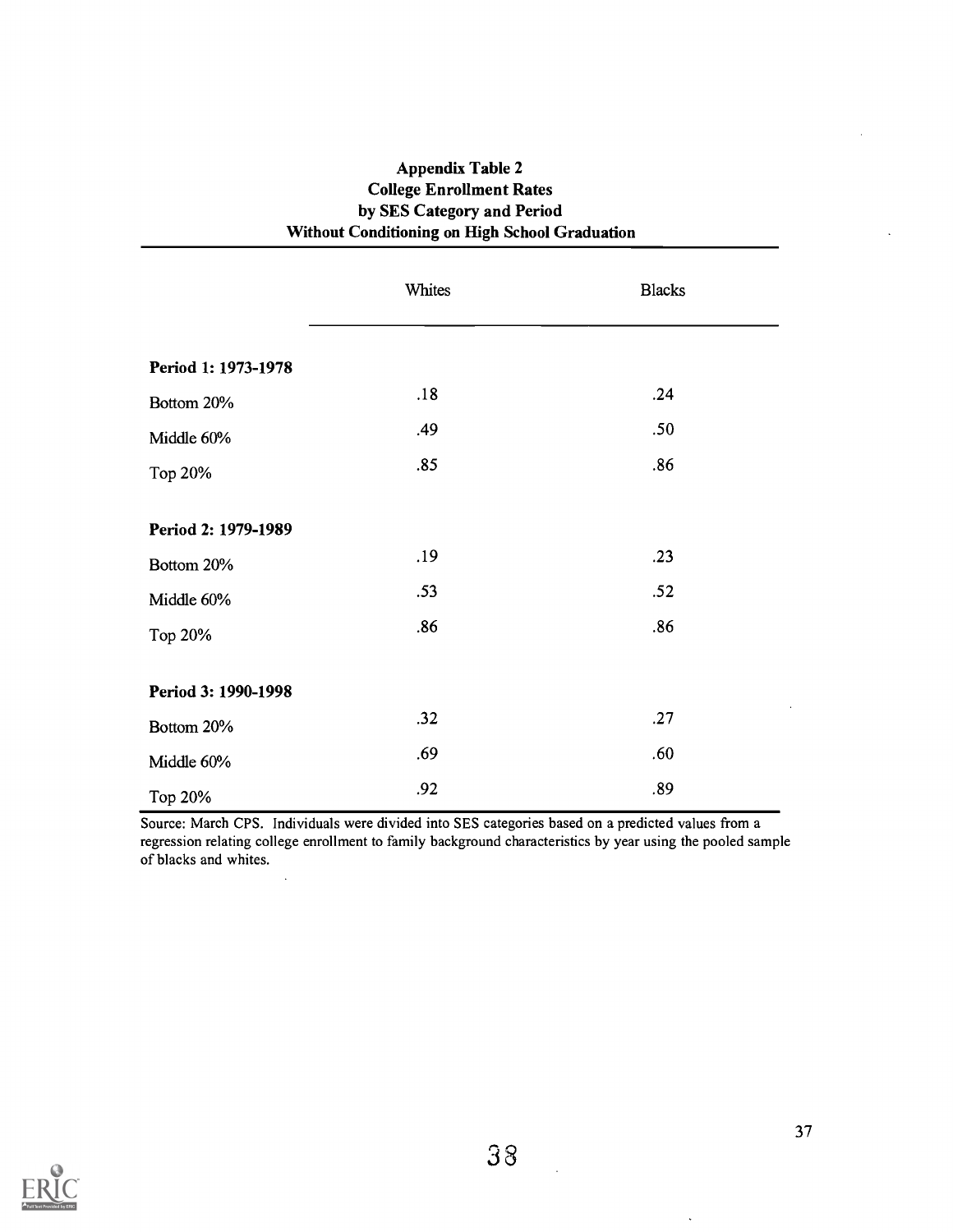



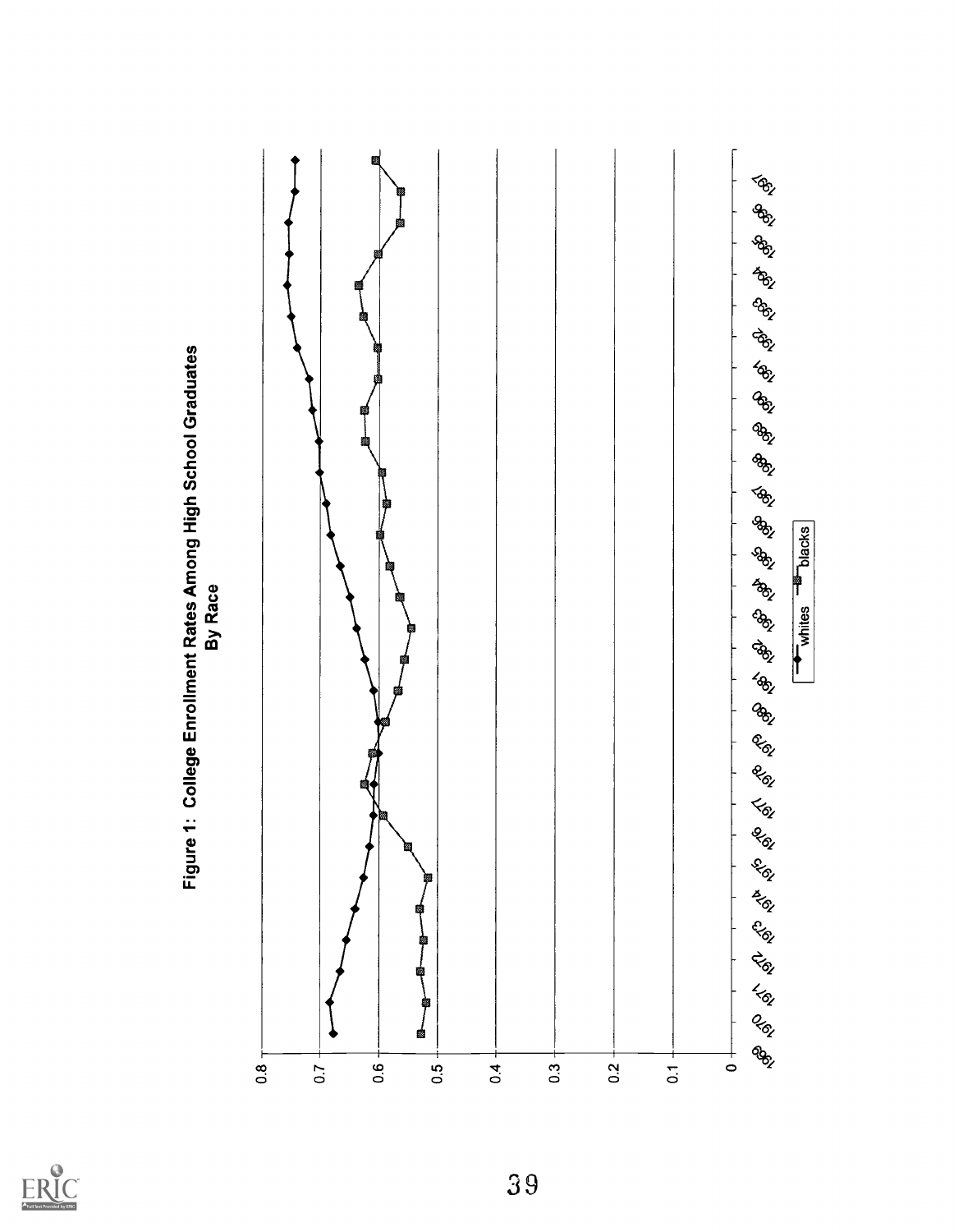



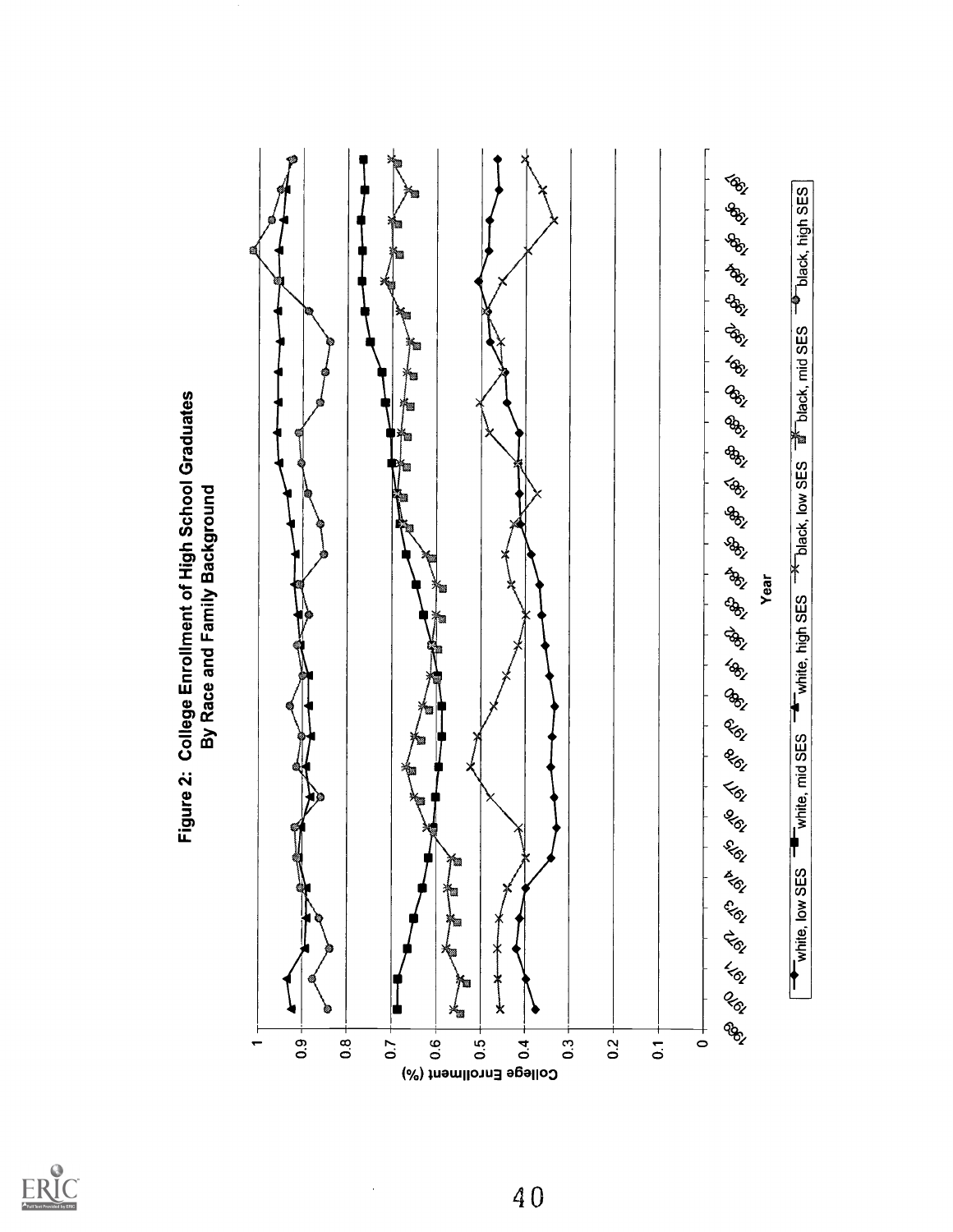



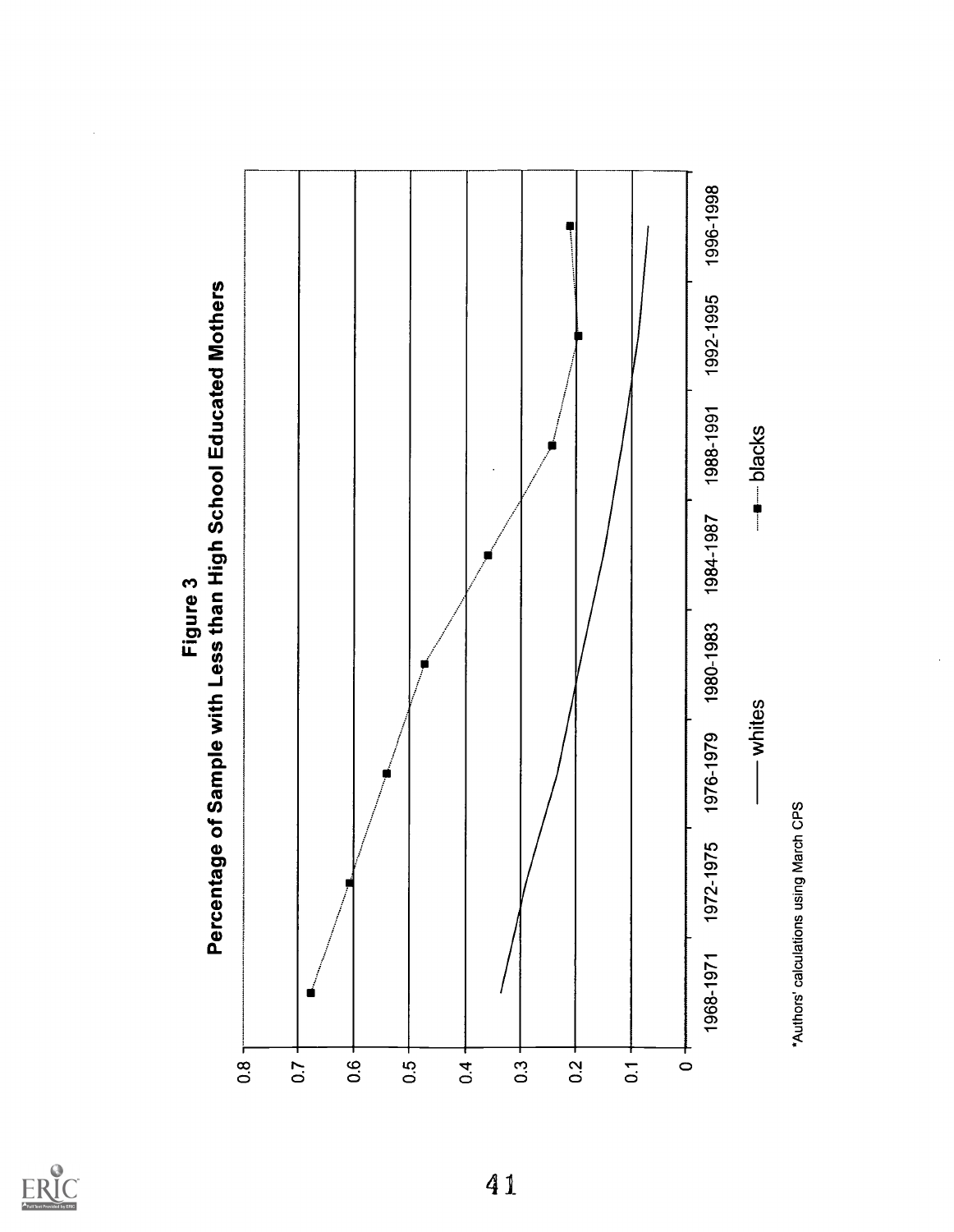

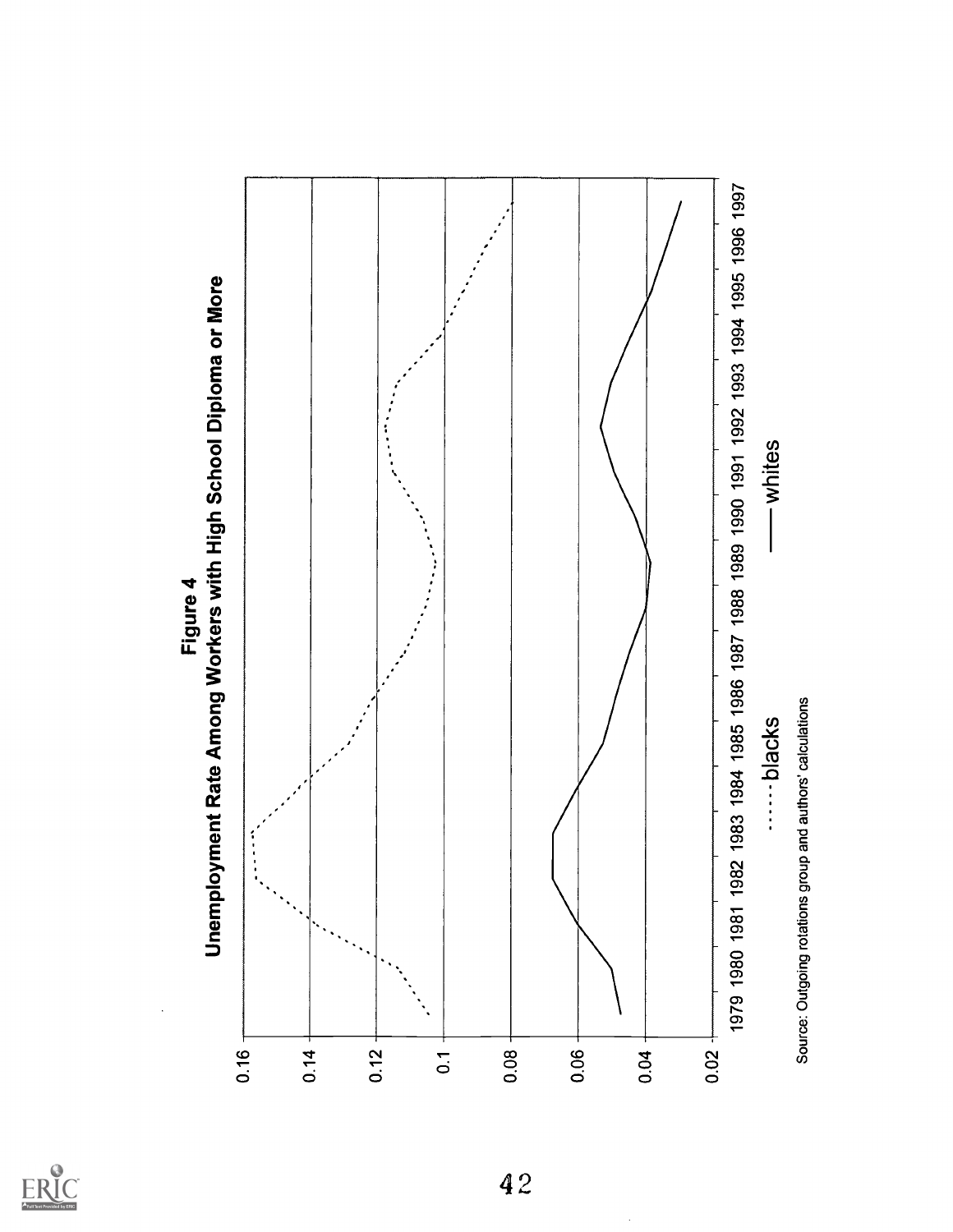

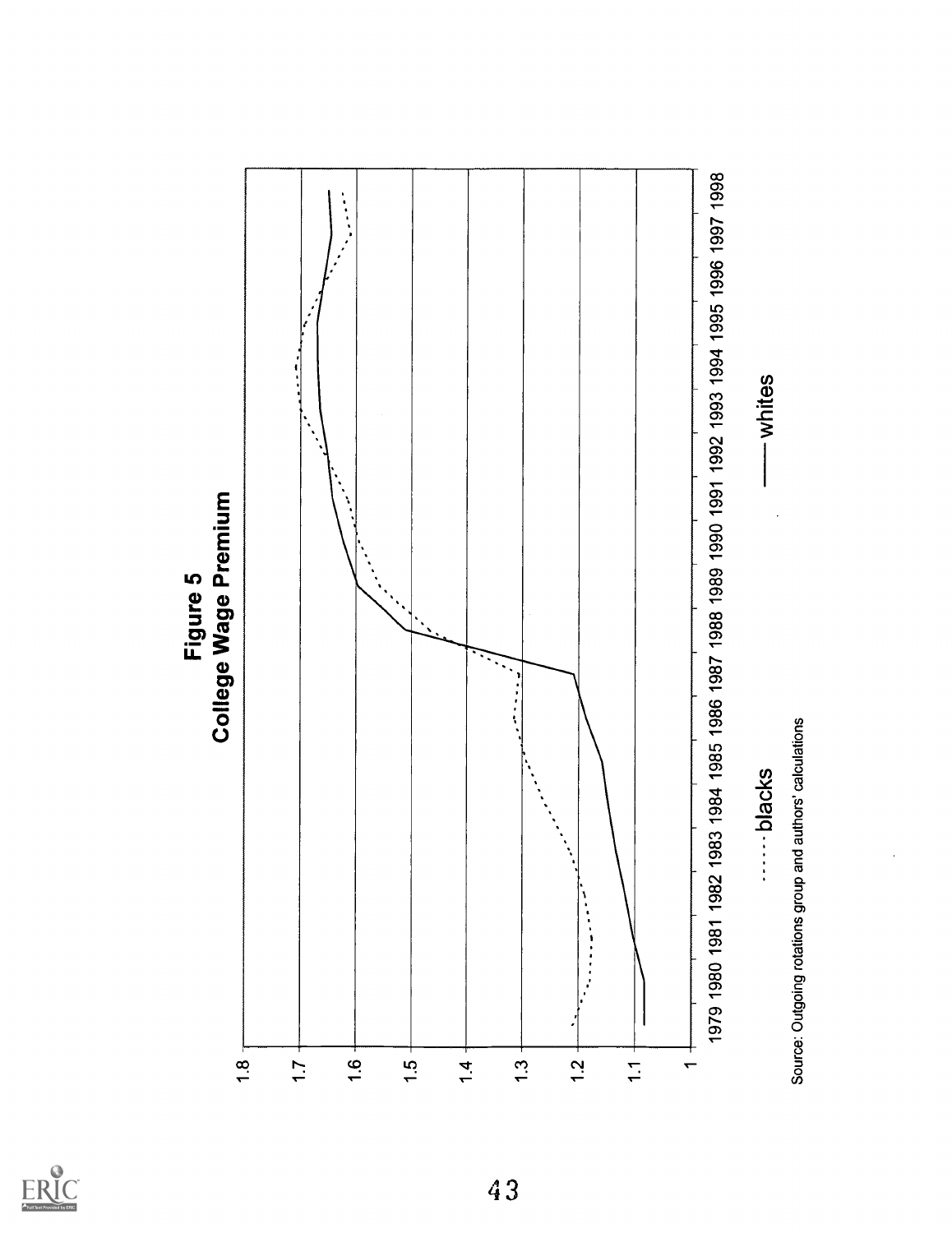

 $\ddot{\phantom{0}}$ 

 $\hat{\boldsymbol{\beta}}$ 



 $\frac{1}{2}$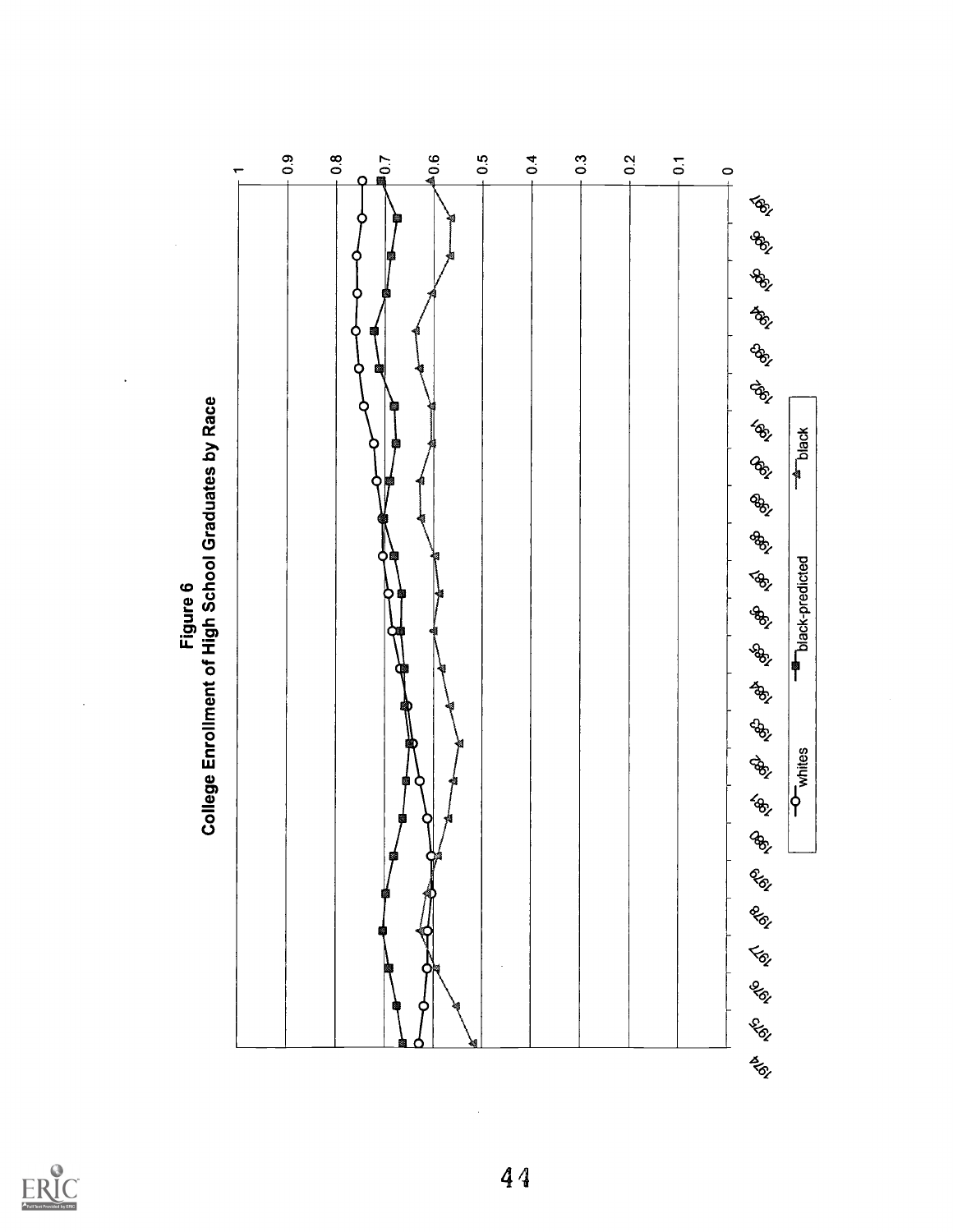

U.S. Department of Education

Office of Educational Research and Improvement (OERI) National Library of Education (NLE) Educational Resources Information Center (ERIC)



# $REPRODUCTION RELEASE$   $(8)$  and  $(8)$  or  $(8)$  or  $(8)$  or  $(8)$  or  $(8)$  or  $(8)$  or  $(8)$  or  $(8)$  or  $(8)$  or  $(8)$  or  $(8)$  or  $(8)$  or  $(8)$  or  $(8)$  or  $(8)$  or  $(8)$  or  $(8)$  or  $(8)$  or  $(8)$  or  $(8)$  or  $(8)$  or  $(8)$  or  $($

(Specific Document)

# I. DOCUMENT IDENTIFICATION:

| Who Goes to College? Differential Enrollment by<br>Title: |                          |  |  |
|-----------------------------------------------------------|--------------------------|--|--|
|                                                           |                          |  |  |
| Author(s): Sandra E. Black and Amir sufi                  |                          |  |  |
| Corporate Source:                                         | <b>Publication Date:</b> |  |  |
|                                                           |                          |  |  |

# II. REPRODUCTION RELEASE:

In order to disseminate as widely as possible timely and significant materials of interest to the educational community, documents announced in the monthly abstract journal of the ERIC system, Resources in Education (RIE), are usually made available to users in microfiche, reproduced paper copy, and electronic media, and sold through the ERIC Document Reproduction Service (EDRS). Credit is given to the source of each document, and, if reproduction release is granted, one of the following notices is affixed to each document.

If permission is granted to reproduce and disseminate the identified documents, please CHECK ONE of the following three options and sign at the bottom of the page.



edu